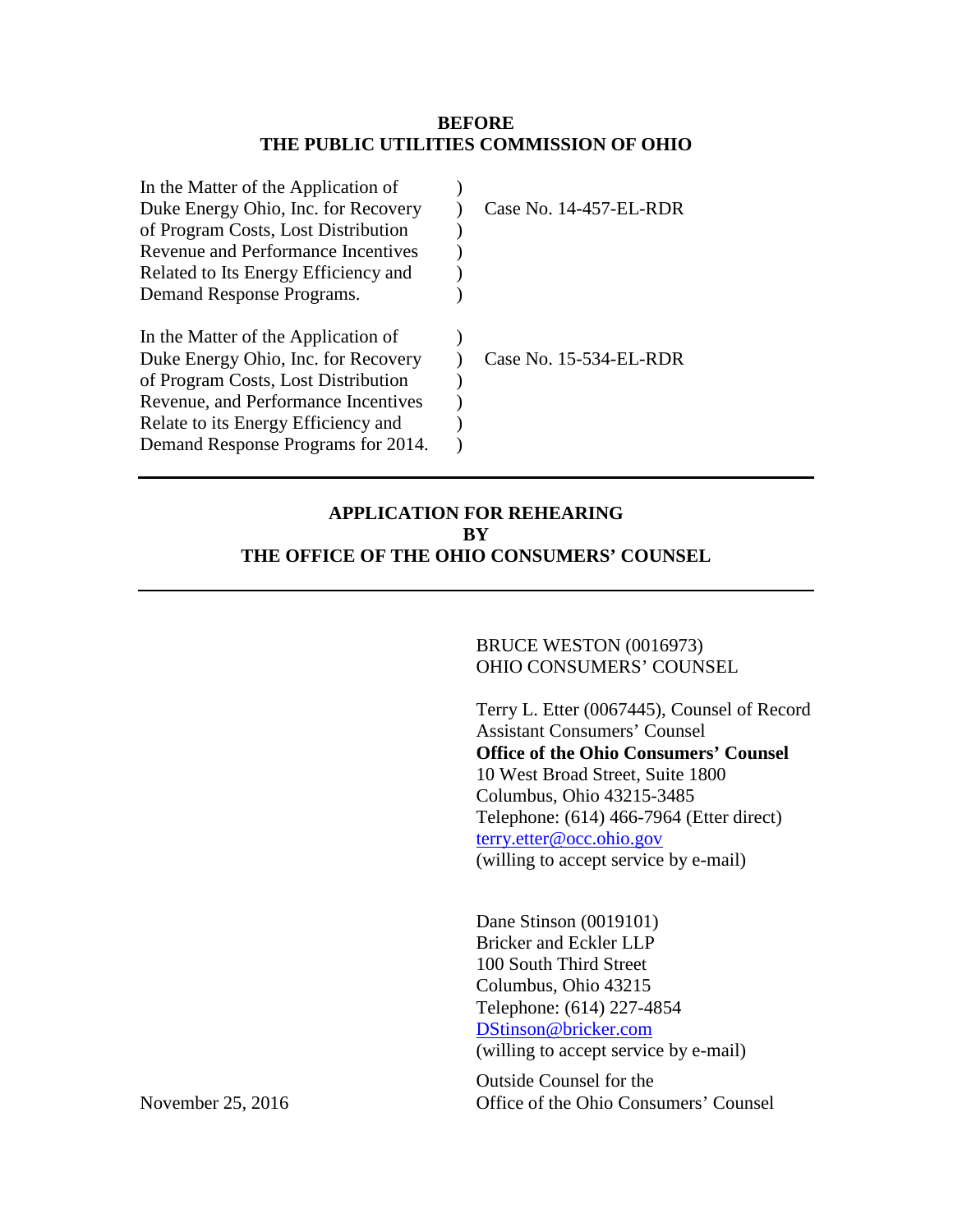### **BEFORE THE PUBLIC UTILITIES COMMISSION OF OHIO**

| In the Matter of the Application of  |                        |
|--------------------------------------|------------------------|
| Duke Energy Ohio, Inc. for Recovery  | Case No. 14-457-EL-RDR |
| of Program Costs, Lost Distribution  |                        |
| Revenue and Performance Incentives   |                        |
| Related to Its Energy Efficiency and |                        |
| Demand Response Programs.            |                        |
|                                      |                        |
| In the Matter of the Application of  |                        |
| Duke Energy Ohio, Inc. for Recovery  | Case No. 15-534-EL-RDR |
| of Program Costs, Lost Distribution  |                        |
| Revenue, and Performance Incentives  |                        |
|                                      |                        |
| Relate to its Energy Efficiency and  |                        |

# **APPLICATION FOR REHEARING BY THE OFFICE OF THE OHIO CONSUMERS' COUNSEL**

On October 26, 2016 in these cases, the Public Utilities Commission of Ohio ("PUCO" or "Commission") issued Decisions<sup>1</sup> that will cost Ohioans \$19.75 million for energy efficiency profits to their utility, over two years. Duke convinced the PUCO to reverse its May 2015 Order<sup>2</sup> ruling that consumers would not have to pay a shared savings incentive to Duke Energy Ohio, Inc. ("Duke") for its energy efficiency/peak demand reduction ("EE/PDR") program. In its May 2015 Order the PUCO held that

<sup>&</sup>lt;sup>1</sup> Case No. 14-457-EL-RDR, Second Entry on Rehearing (October 26, 2016) ("Second Entry on Rehearing"); Case No. 15-534-EL-RDR, Opinion and Order (October 26, 2016) ("O&O") (collectively, "Decisions").

<sup>&</sup>lt;sup>2</sup> Case No. 14-457-EL-RDR, Finding and Order (May 20, 2015) ("May 2015 Order").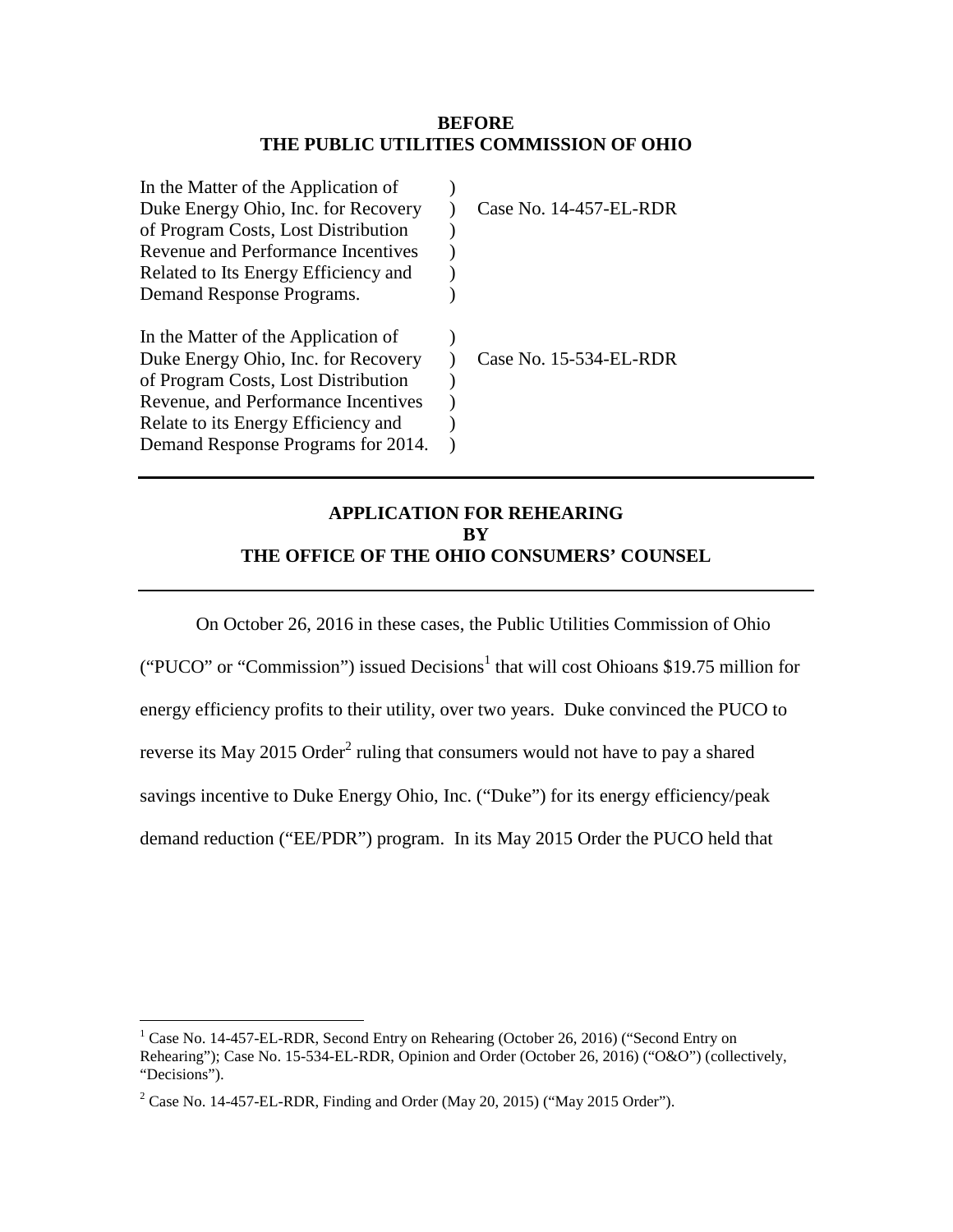Duke was prohibited from using banked savings<sup>3</sup> to determine whether it is entitled to a shared savings incentive from its EE/PDR program.

The catalyst for changing the PUCO's May 2015 Order was a Partial Settlement<sup>4</sup> negotiated only between Duke and PUCO Staff – without the intervening parties. And the catalyst for the Partial Settlement reversing the May 2015 Order was not based on the record in the proceeding, but the fact that the timing of the order prevented Duke from amending its portfolio plan under SB  $310<sup>5</sup>$  Hence, the intervening parties, which represented all customer classes, were denied the opportunity to negotiate the shared savings (profits) amount they ultimately would be forced to pay. The PUCO's approval of the Partial Settlement denied the intervening parties their statutory right to protect their interests in PUCO proceedings under R.C. 4903.221.

OCC files this Application for Rehearing of the Decisions.<sup>6</sup> The PUCO's

Decisions are unjust, unreasonable, and unlawful for the following reasons:

Assignment of Error 1: The PUCO's Decisions are contrary to the Ohio Supreme Court's admonition in *Time Warner AxS<sup>7</sup>* against excluding entire customer classes from settlement discussions. The PUCO's finding that Duke's customer classes were not "purposely" excluded from settlement discussions is against the

<sup>&</sup>lt;sup>3</sup> Banked savings are energy efficiency savings or peak demand reduction amounts that were achieved in excess of the statutory EE/PDR requirements and which may be applied toward achieving the energy efficiency or peak demand reduction requirements in future years. *See* R.C. 4928.662(G).

<sup>&</sup>lt;sup>4</sup> Case Nos. 14-457-EL-RDR and 15-534-EL-RDR, Stipulation and Recommendation (January 6, 2016) ("Partial Settlement"). At hearing, the Partial Settlement was admitted into the record as Joint Exhibit 1. Tr. Vol. 1 at 331.

<sup>5</sup> *Id.* at 192, 260-261. Second Entry on Rehearing at 13; O&O at 15.

<sup>&</sup>lt;sup>6</sup> This Application for Rehearing is filed pursuant to R.C. 4903.10 and Ohio Adm. Code 4901-1-35. OCC seeks rehearing only of the PUCO's approval of the Partial Settlement. OCC does not seek rehearing of the PUCO-approved reductions to the amount Duke will collect from customers. O&O at 16-17. OCC agrees that the expenses identified by the PUCO Staff in Case No. 15-534 were inappropriate for collection from customers. Although the Partial Settlement was filed in both cases, the PUCO has not consolidated the cases, and in fact issued separate decisions in the two cases. Because OCC is seeking rehearing of only the PUCO's decision regarding the Partial Settlement, OCC is filing a single application for rehearing in both cases.

<sup>7</sup> *Time Warner AxS v. PUCO* (1996), 75 Ohio St. 3d 229.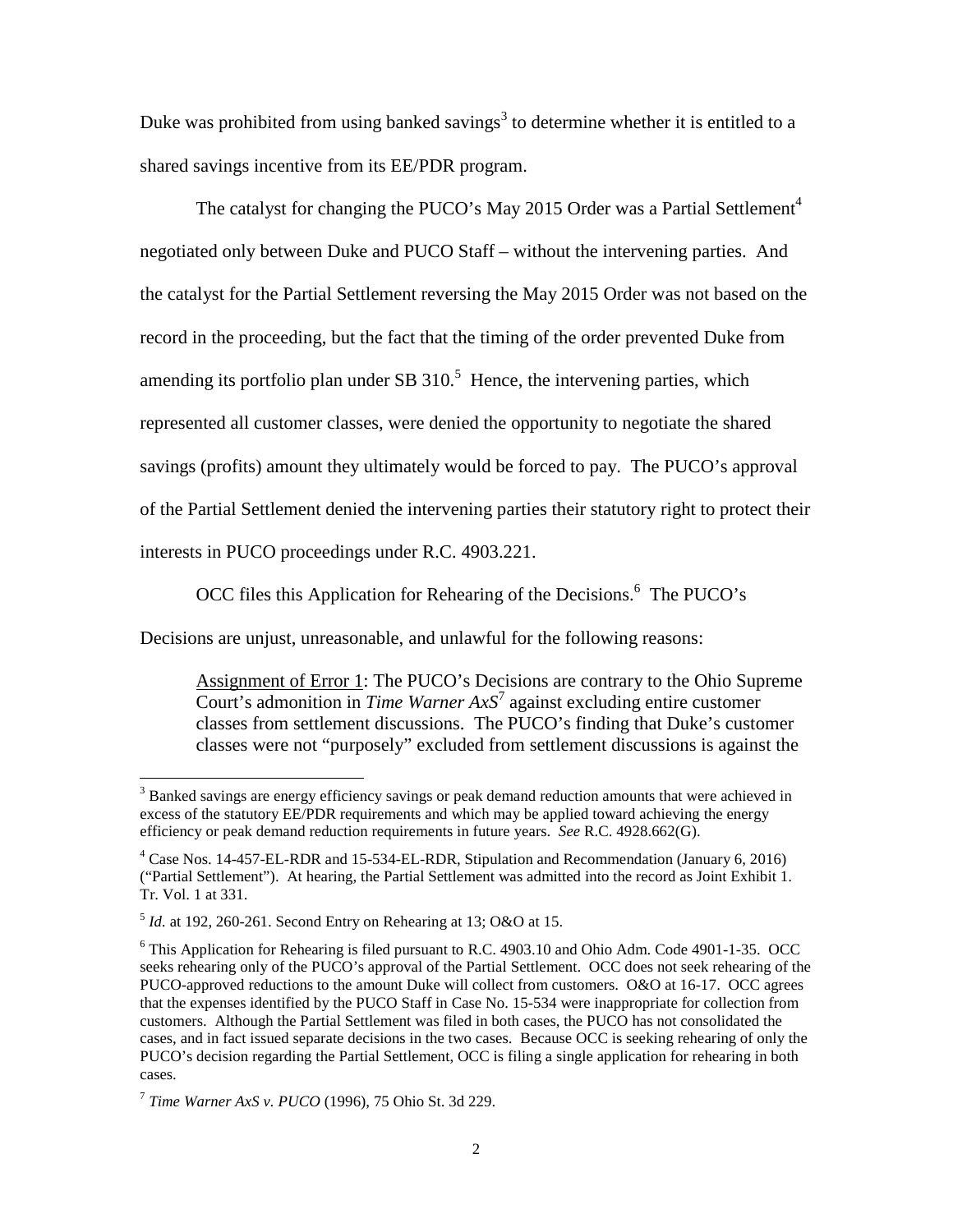manifest weight of the evidence, violating R.C. 4903.09, and deprives customers of their right to meaningful intervention under R.C. 4903.221.

Assignment of Error 2: The PUCO unreasonably determined that the Partial Settlement was the product of serious bargaining. The record shows that intervenors were excluded from any serious negotiations concerning the Partial Settlement (which increases what consumers pay for energy efficiency), and could offer only non-substantive changes to the Partial Settlement. Thus, the PUCO's Decisions violate R.C. 4903.09.

Assignment of Error 3: The PUCO unreasonably determined that the signatory parties, i.e., only Duke and the PUCO Staff, represent diverse interests. Duke represents itself and the record shows that the PUCO Staff considers itself to be a "neutral arbitrator." Hence, the customers' interests are not represented among the two signatory parties who agreed to increase what consumers pay for energy efficiency. The PUCO's Decisions are not supported by the record in these cases and thus violate R.C. 4903.09.

Assignment of Error 4: The PUCO unreasonably determined that the Partial Settlement benefits the public interest and consumers. The PUCO unreasonably determined that a "compromise" whereby customers pay an exorbitant amount of shared savings (profits) that Duke would not otherwise receive, combined with Duke's agreement not to pursue future shared savings profits, alleviates the risk to customers of having to pay significantly more in shared savings profits for energy efficiency. The PUCO also unreasonably relied on Duke's assertions regarding the amount of the profits it could collect from customers for energy efficiency.

Assignment of Error 5: The PUCO unlawfully determined that the Partial Settlement does not violate any important regulatory principles or practices. Representatives of all customer classes were excluded from negotiations that resulted in the Partial Settlement that will increase charges to customers. Hence, the Partial Settlement violates regulatory principles set forth by the Ohio Supreme Court in *Time Warner AxS*.

For the reasons more fully explained in the attached Memorandum in Support, the

PUCO should abrogate its Decisions insofar as they approve the Partial Settlement.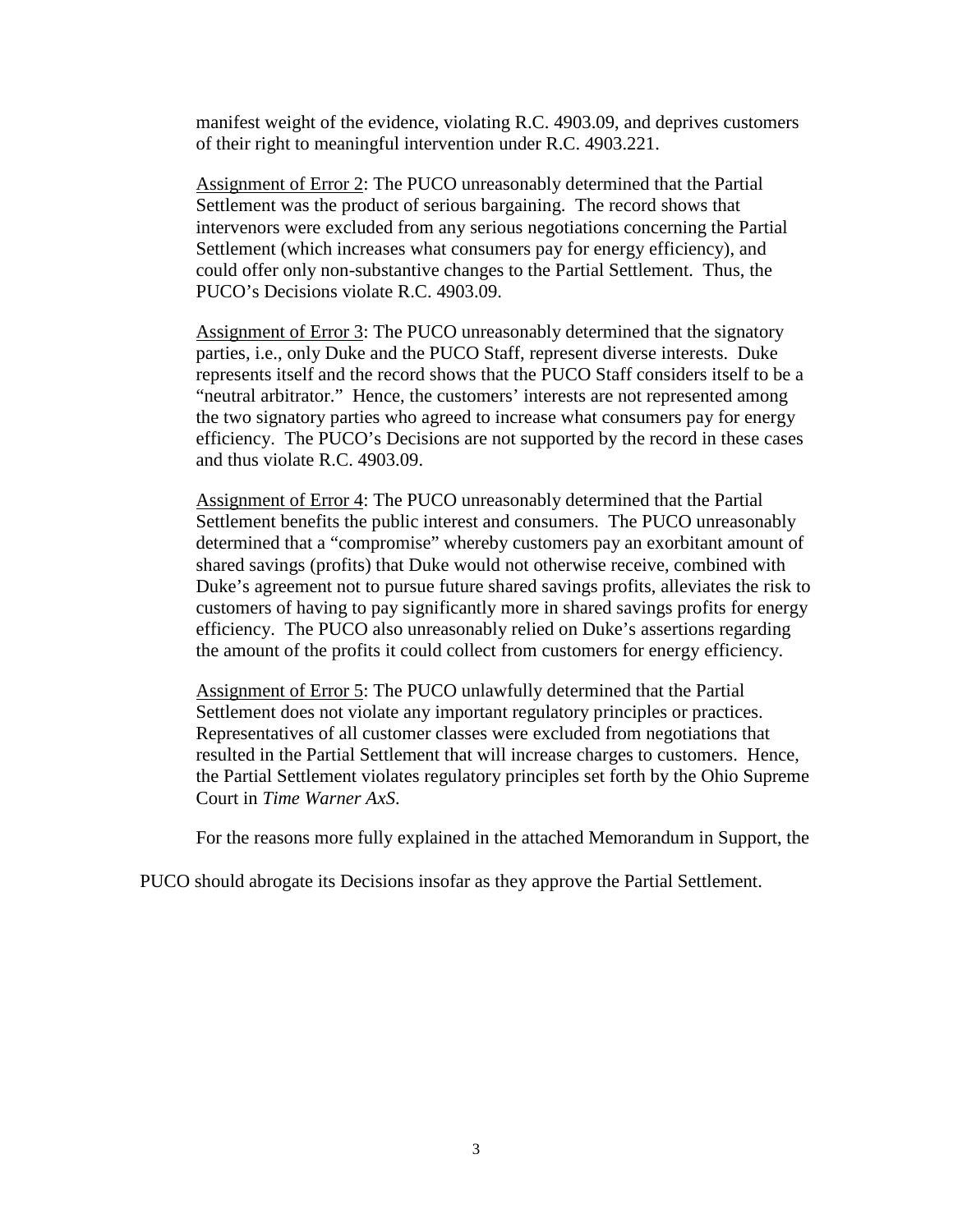Respectfully submitted,

## BRUCE WESTON (0016973) OHIO CONSUMERS' COUNSEL

*/s/ Terry L. Etter* 

Terry L. Etter, Counsel of Record (0067445) Assistant Consumers' Counsel

## **Office of the Ohio Consumers' Counsel**

10 West Broad Street, Suite 1800 Columbus, Ohio 43215-3485 Telephone: (614) 466-7964 (Etter direct) Terry.Etter@occ.ohio.gov (willing to accept service by e-mail)

Dane Stinson (0019101) Bricker and Eckler LLP 100 South Third Street Columbus, Ohio 43215 Telephone: (614) 227-4854 DStinson@bricker.com (willing to accept service by e-mail)

Outside Counsel for the Office of the Ohio Consumers' Counsel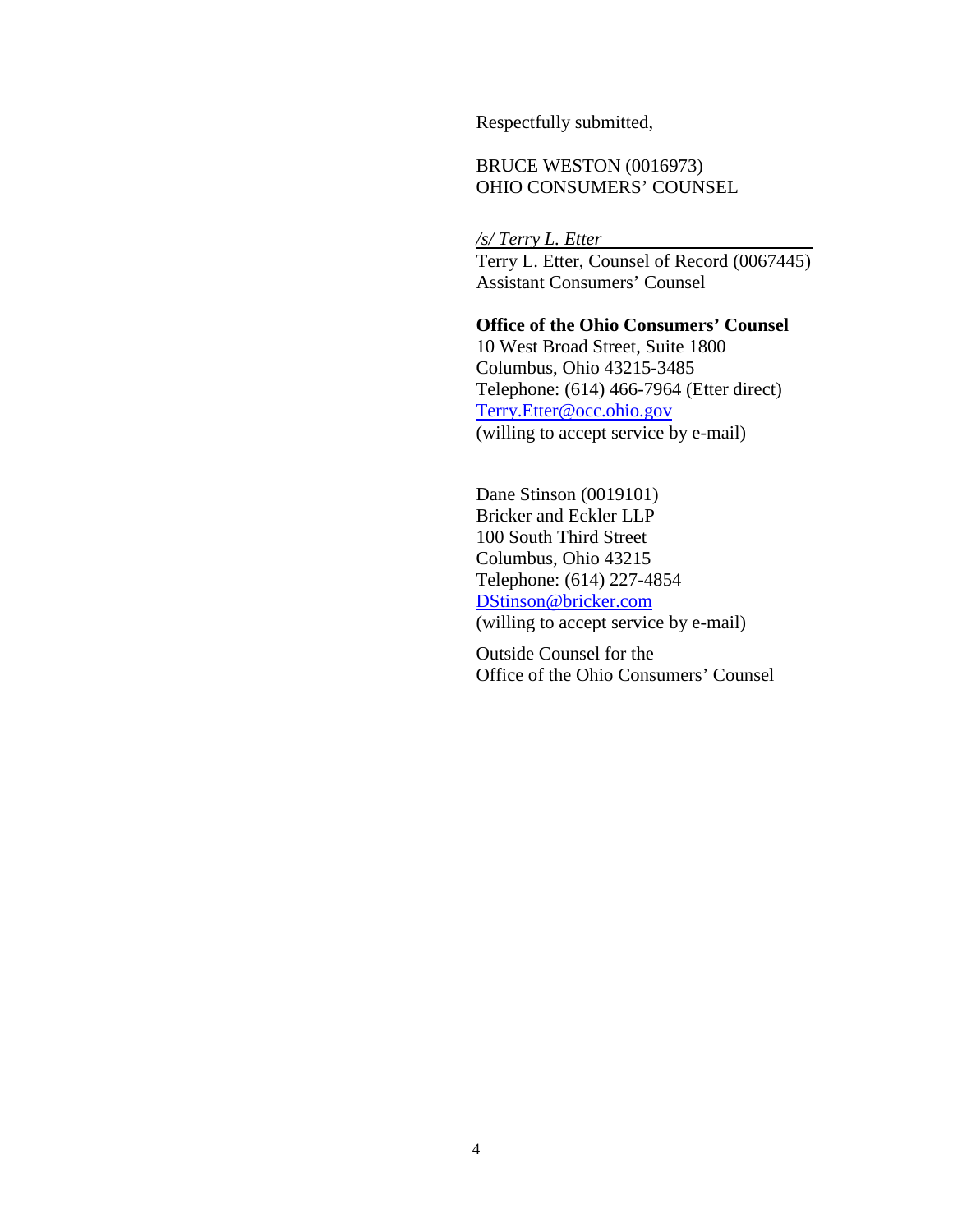# **TABLE OF CONTENTS**

| I. |                                                                                                                                                                                                                                                                                                                                                                                                                                                                                                                                                                                                                                                                              |
|----|------------------------------------------------------------------------------------------------------------------------------------------------------------------------------------------------------------------------------------------------------------------------------------------------------------------------------------------------------------------------------------------------------------------------------------------------------------------------------------------------------------------------------------------------------------------------------------------------------------------------------------------------------------------------------|
| Π. |                                                                                                                                                                                                                                                                                                                                                                                                                                                                                                                                                                                                                                                                              |
| Ш. |                                                                                                                                                                                                                                                                                                                                                                                                                                                                                                                                                                                                                                                                              |
|    | Assignment of Error 1: The PUCO's Decisions are contrary to the Ohio Supreme<br>Court's admonition in Time Warner AxS against excluding entire customer classes<br>from settlement discussions. The PUCO's finding that Duke's customer classes<br>were not "purposely" excluded from settlement discussions is against the manifest<br>weight of the evidence, violating R.C. 4903.09, and deprives customers of their                                                                                                                                                                                                                                                      |
|    | Assignment of Error 2: The PUCO unreasonably determined that the Partial<br>Settlement was the product of serious bargaining. The record shows that<br>intervenors were excluded from any serious negotiations concerning the Partial<br>Settlement (which increases what consumers pay for energy efficiency), and<br>could offer only non-substantive changes to the Partial Settlement. Thus, the                                                                                                                                                                                                                                                                         |
|    | Assignment of Error 3: The PUCO unreasonably determined that the signatory<br>parties, i.e., only Duke and the PUCO Staff, represent diverse interests. Duke<br>represents itself and the record shows that the PUCO Staff considers itself to be a<br>"neutral arbitrator." Hence, the customers' interests are not represented among<br>the two signatory parties who agreed to increase what consumers pay for energy<br>efficiency. The PUCO's Decisions are not supported by the record in these cases                                                                                                                                                                  |
|    | Assignment of Error 4: The PUCO unreasonably determined that the Partial<br>Settlement benefits the public interest and consumers. The PUCO unreasonably<br>determined that a "compromise" whereby customers pay an exorbitant amount of<br>shared savings (profits) that Duke would not otherwise receive, combined with<br>Duke's agreement not to pursue future shared savings profits, alleviates the risk to<br>customers of having to pay significantly more in shared savings profits for energy<br>efficiency. The PUCO also unreasonably relied on Duke's assertions regarding<br>the amount of the profits it could collect from customers for energy efficiency12 |
|    | Assignment of Error 5: The PUCO unlawfully determined that the Partial<br>Settlement does not violate any important regulatory principles or practices.<br>Representatives of all customer classes were excluded from negotiations that<br>resulted in the Partial Settlement that will increase charges to customers. Hence,<br>the Partial Settlement violates regulatory principles set forth by the Ohio Supreme                                                                                                                                                                                                                                                         |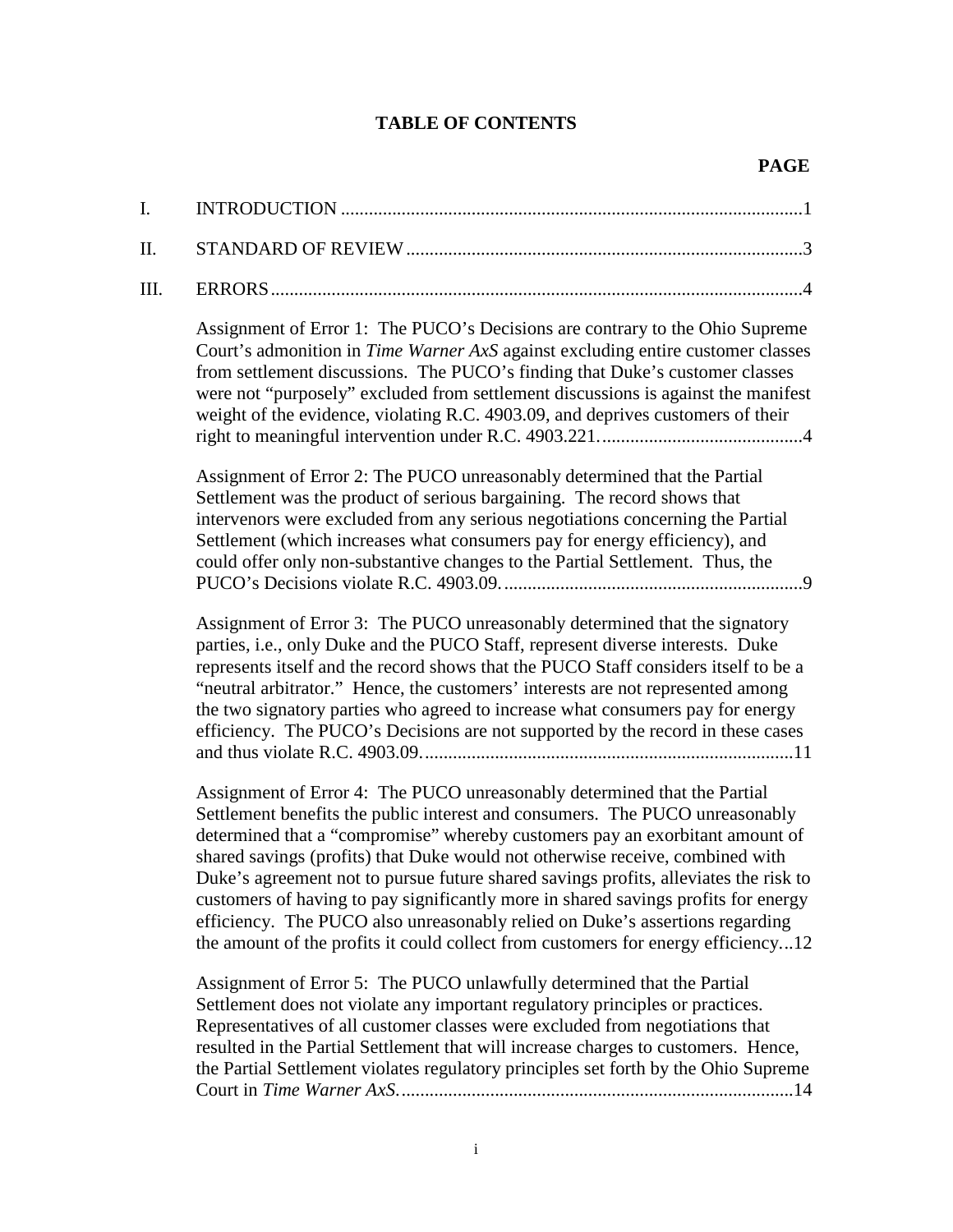| IV. |  |  |
|-----|--|--|
|-----|--|--|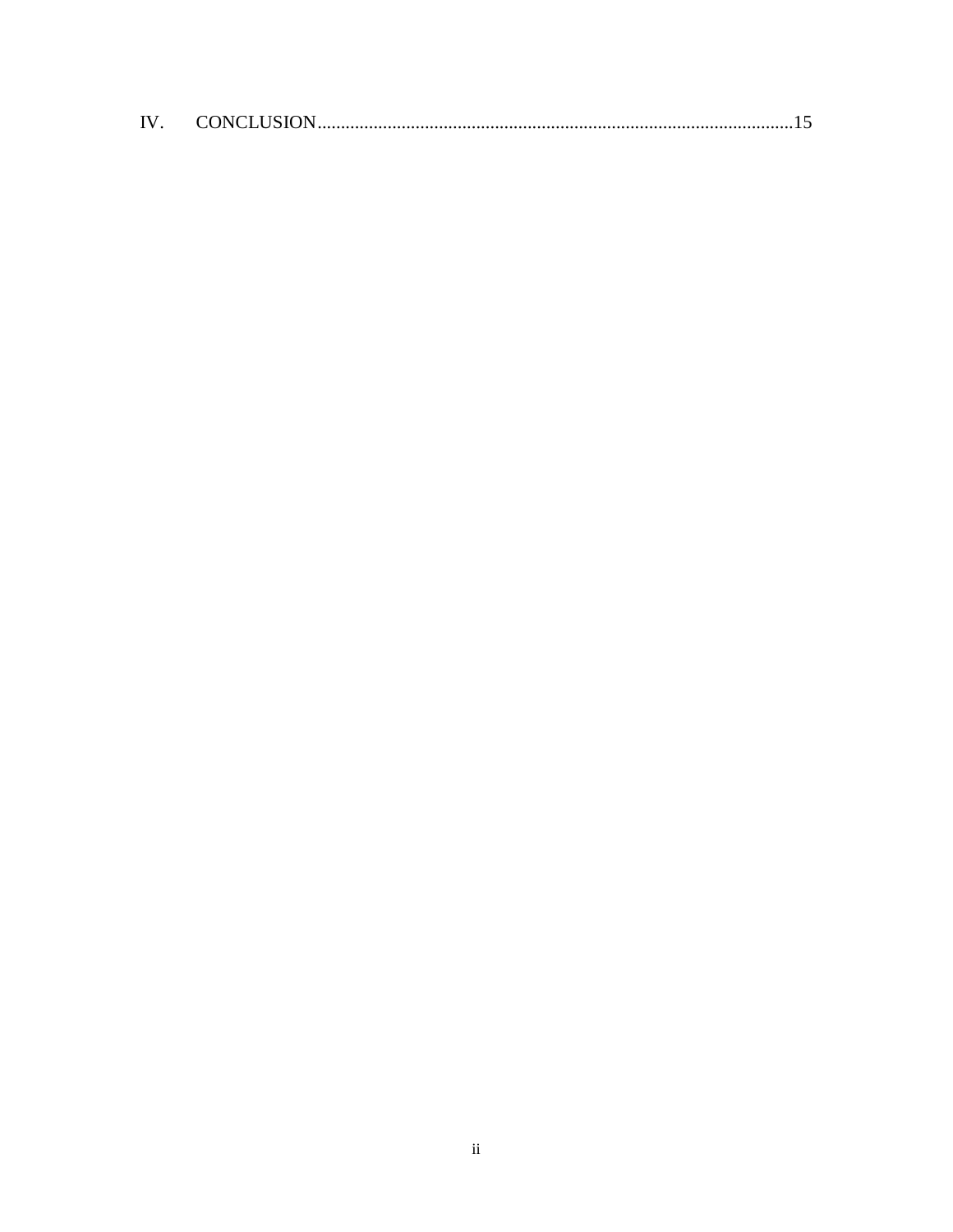#### **BEFORE THE PUBLIC UTILITIES COMMISSION OF OHIO**

| In the Matter of the Application of  |                        |
|--------------------------------------|------------------------|
| Duke Energy Ohio, Inc. for Recovery  | Case No. 14-457-EL-RDR |
| of Program Costs, Lost Distribution  |                        |
| Revenue and Performance Incentives   |                        |
| Related to Its Energy Efficiency and |                        |
| Demand Response Programs.            |                        |
| In the Matter of the Application of  |                        |
| Duke Energy Ohio, Inc. for Recovery  | Case No. 15-534-EL-RDR |
| of Program Costs, Lost Distribution  |                        |
| Revenue, and Performance Incentives  |                        |
| Relate to its Energy Efficiency and  |                        |
| Demand Response Programs for 2014.   |                        |

### **MEMORANDUM IN SUPPORT**

### **I. INTRODUCTION**

In its May 2015 Order, the PUCO ruled that Duke can use so-called banked savings to meet the EE/PDR benchmarks under Ohio law, but Duke cannot use banked savings to charge its customers the shared savings (profit) incentive under the settlement in Case No. 10-2326-EL-RDR. $^8$  The PUCO found that the shared savings profit incentive "is designed to motivate and reward the utility for exceeding energy efficiency standards on an annual basis. As the mandated benchmark rises every year, Duke must continue to find ways to encourage energy efficiency."<sup>9</sup> The PUCO determined that a large bank of accrued savings would diminish Duke's motivation to push energy efficiency programs in following years.<sup>10</sup> The PUCO ruled that "in order for the structure

 8 May 2015 Order at 5.

<sup>9</sup> *Id.* 

 $10 \,$ *Id.*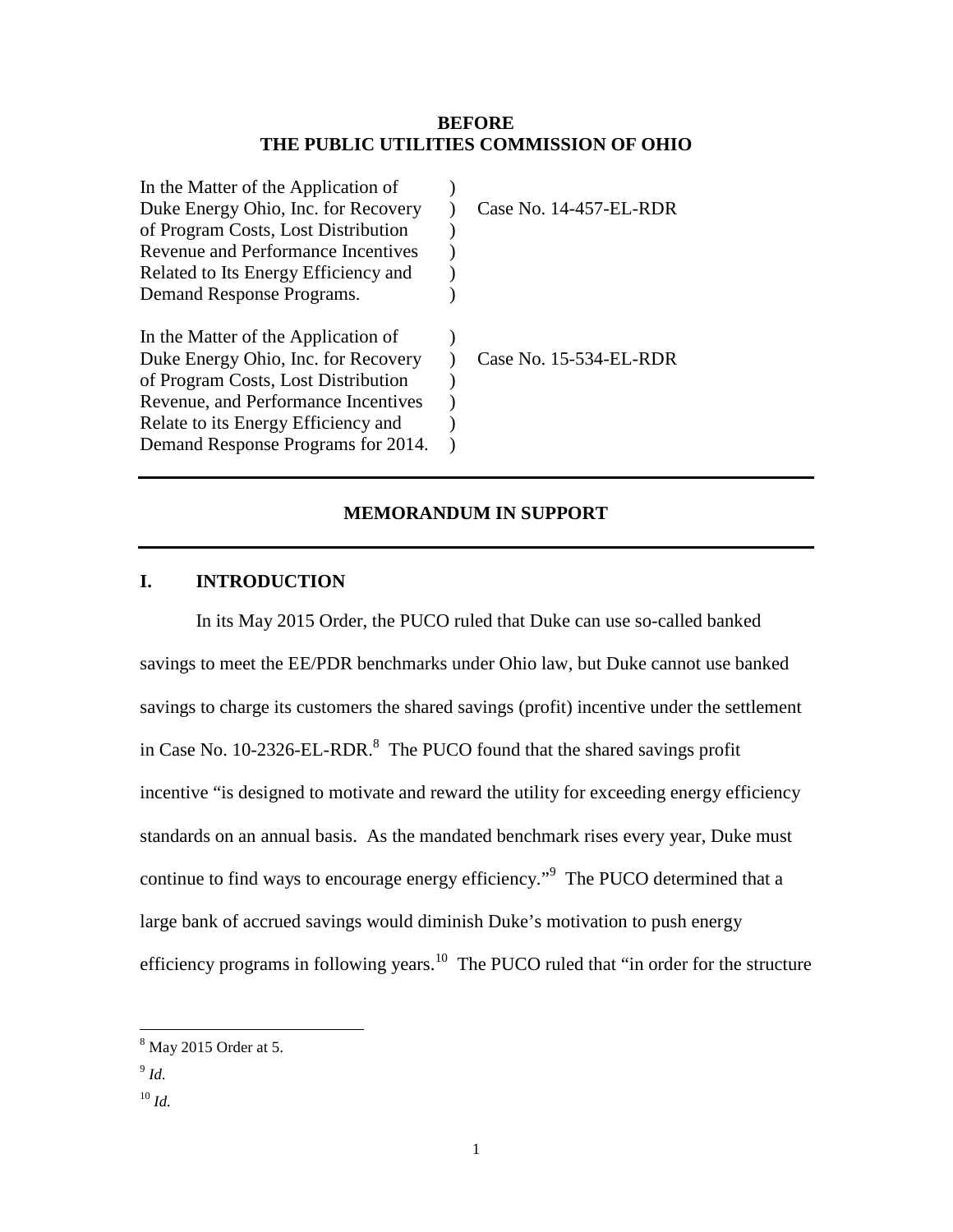to continue to serve as a true incentive for Duke to exceed the benchmarks, the Commission finds the banked saving cannot be used to determine the annual shared savings achievement level."<sup>11</sup> The May 2015 Order was just and reasonable and protected consumers from paying more unneeded profits to Duke.

But while the May 2015 Order was on rehearing,  $^{12}$  the PUCO Staff (which had not formally participated in the 14-457 case) negotiated a settlement that would allow Duke to have a shared savings incentive in the amount of \$19.75 million total for 2013 and 2014. The negotiations took place over a two-month period, beginning October 20, 2015 and ending December 30, 2015.<sup>13</sup> Intervenors, who represented all of Duke's customer classes in the cases, were not invited to any of the negotiations.<sup>14</sup> On December 30, 2015, Duke and the PUCO Staff sent the intervenors a "draft" settlement document.<sup>15</sup> Duke and the PUCO Staff made clear, however, that no modifications could be made to the substantive portions of the Partial Settlement – including the \$19.75 million in shared savings that the excluded customer classes would be required to pay under the Partial Settlement.<sup>16</sup>

Despite these facts, the PUCO issued its Decisions approving the Partial Settlement. The PUCO ruled that the Partial Settlement met the three prongs of the test

-

 $11$  *Id.* 

 $12$  Duke filed an application for rehearing of the Order regarding the shared savings issue on June 19, 2015. <sup>13</sup> *See* OMA Ex. 18.

<sup>14</sup> *See* Tr. Vol. 1 at 103-104, 267, 296; OCC Ex. 3 (Gonzalez Testimony) at 8, 10; OMA Ex. 15.

<sup>15</sup> *See* OMA Ex. 21.

<sup>16</sup> *See* OCC Ex. 3 (Gonzalez Testimony) at 9.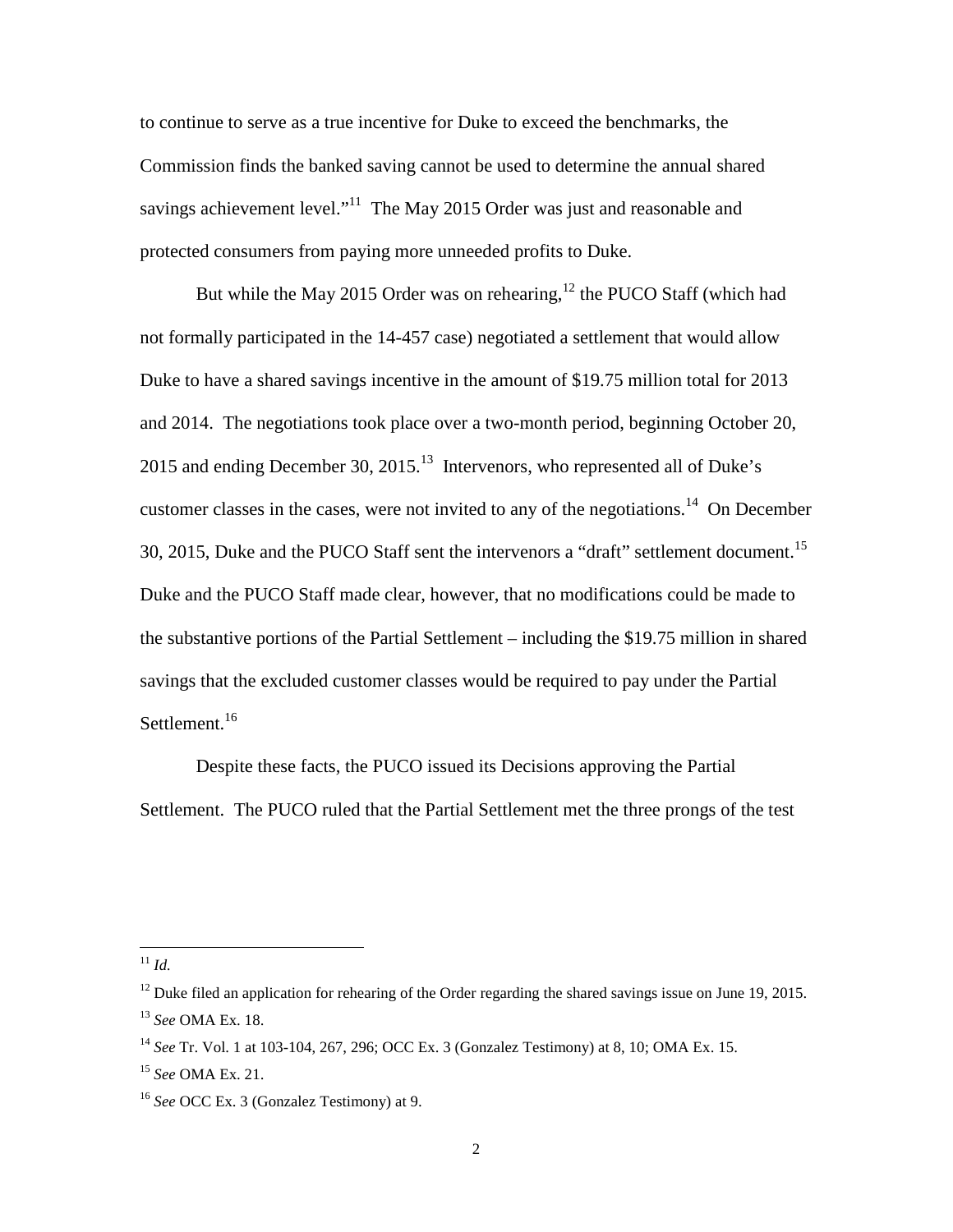for PUCO approval of partial settlements.<sup>17</sup> As discussed herein, the PUCO's Decisions are unjust, unreasonable, unlawful, and against the manifest weight of the evidence. The PUCO should abrogate its approval of the Partial Settlement in the Decisions.

#### **II. STANDARD OF REVIEW**

Applications for rehearing are governed by R.C. 4903.10. This statute provides that any party may apply for rehearing on matters decided by the PUCO within 30 days after an order is issued. An application for rehearing must be written and must specify how the order is unreasonable and unlawful.<sup>18</sup>

In considering an application for rehearing, the PUCO may grant the rehearing requested in an application if "sufficient reason therefore is made to appear."<sup>19</sup> If the PUCO grants rehearing and determines that its order is unjust or unwarranted, or should be changed, it may abrogate or modify the order.<sup>20</sup> Otherwise, the order is affirmed. Under R.C. 4903.10(B), the PUCO is limited on rehearing to granting or denying a "matter[] specified in such application [for rehearing]."

OCC meets the statutory conditions applicable to an applicant for rehearing pursuant to R.C. 4903.10 and the requirements of the PUCO's rule on applications for

-

 $17$  The criteria adopted by the PUCO in evaluating settlements are: (1) Is the settlement a product of serious bargaining among capable, knowledgeable parties? (In this regard, the PUCO considers whether the signatory parties to the stipulation represent a variety of diverse interests (*see In the Matter of the Application of Columbus Southern Power Company and Ohio Power Company, Individually and, if Their Proposed Merger Is Approved, as a Merged Company (collectively, AEP Ohio) for an Increase in Electric Distribution Rates*, Case No. 11-351-EL-AIR, et al., Opinion and Order (December 14, 2011) at 9)); (2) Does the settlement, as a package, benefit ratepayers and the public interest?; and (3) Does the settlement package violate any important regulatory principle or practice? *See Consumers' Counsel v. Pub. Util. Comm'n*. (1992), 64 Ohio St.3d 123, 126.

<sup>&</sup>lt;sup>18</sup> R.C. 4903.10.

<sup>19</sup> *Id*.

 $^{20}$  *Id.*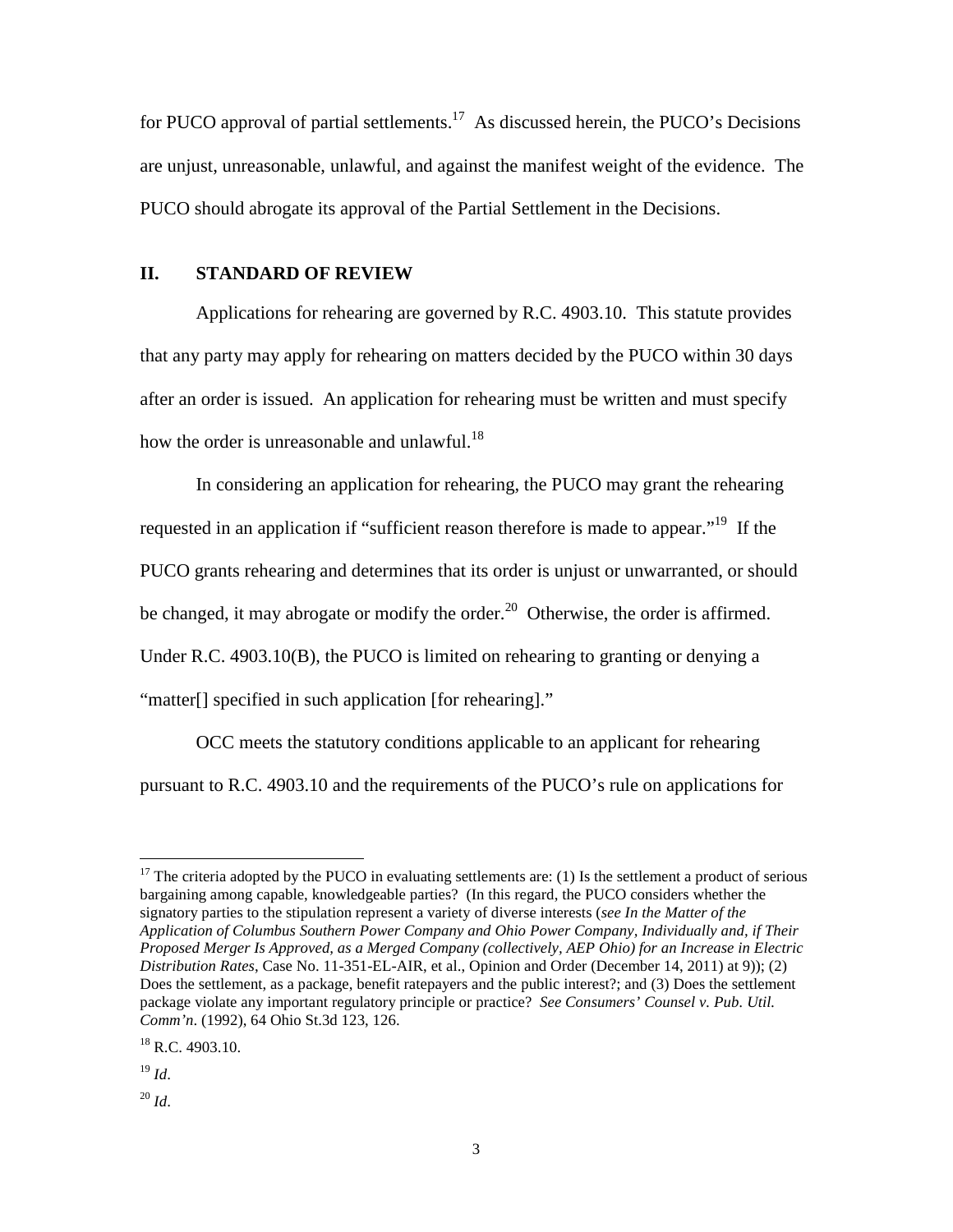rehearing.<sup>21</sup> OCC is a party to these cases and actively participated in both. Thus, OCC may apply for rehearing under R.C. 4903.10. The PUCO should determine that OCC has shown "sufficient reason" to grant rehearing on the matters specified below and should abrogate its approval of the Partial Settlement in its Decisions.

### **III. ERRORS**

**Assignment of Error 1: The PUCO's Decisions are contrary to the Ohio Supreme Court's admonition in** *Time Warner AxS* **against excluding entire customer classes from settlement discussions. The PUCO's finding that Duke's customer classes were not "purposely" excluded from settlement discussions is against the manifest weight of the evidence, violating R.C. 4903.09, and deprives customers of their right to meaningful intervention under R.C. 4903.221.** 

The Ohio Supreme Court has stated that it has "grave concerns" regarding the

PUCO adopting partial settlements arising from settlement meetings that exclude entire customer classes.<sup>22</sup> The PUCO also has stated that "no particular customer class may be intentionally excluded from negotiations."<sup>23</sup>

Although the intervening parties were not invited to any of the settlement meetings that led to the Partial Settlement in these cases, the PUCO found that they were not "purposely" excluded from negotiations.<sup>24</sup> The PUCO gave two reasons. First, the PUCO stated that "[a] proposed settlement was offered to the intervening parties and they were given an opportunity to respond before the stipulation was ultimately filed."<sup>25</sup>

<sup>21</sup> *See* Ohio Adm. Code 4901-1-35.

<sup>22</sup> *Time Warner AxS*, 75 Ohio St. 3d at 234, n. 2.

<sup>23</sup> *In the Matter of the Application Seeking Approval of Ohio Power Company's Proposal to Enter into an Affiliate Power Purchase Agreement for Inclusion in the Power Purchase Agreement Rider*, Case No. 14- 1693-EL-RDR, et al., Opinion and Order (March 31, 2016) at 53.

 $^{24}$  Decisions at 11.

 $^{25}$  *Id.*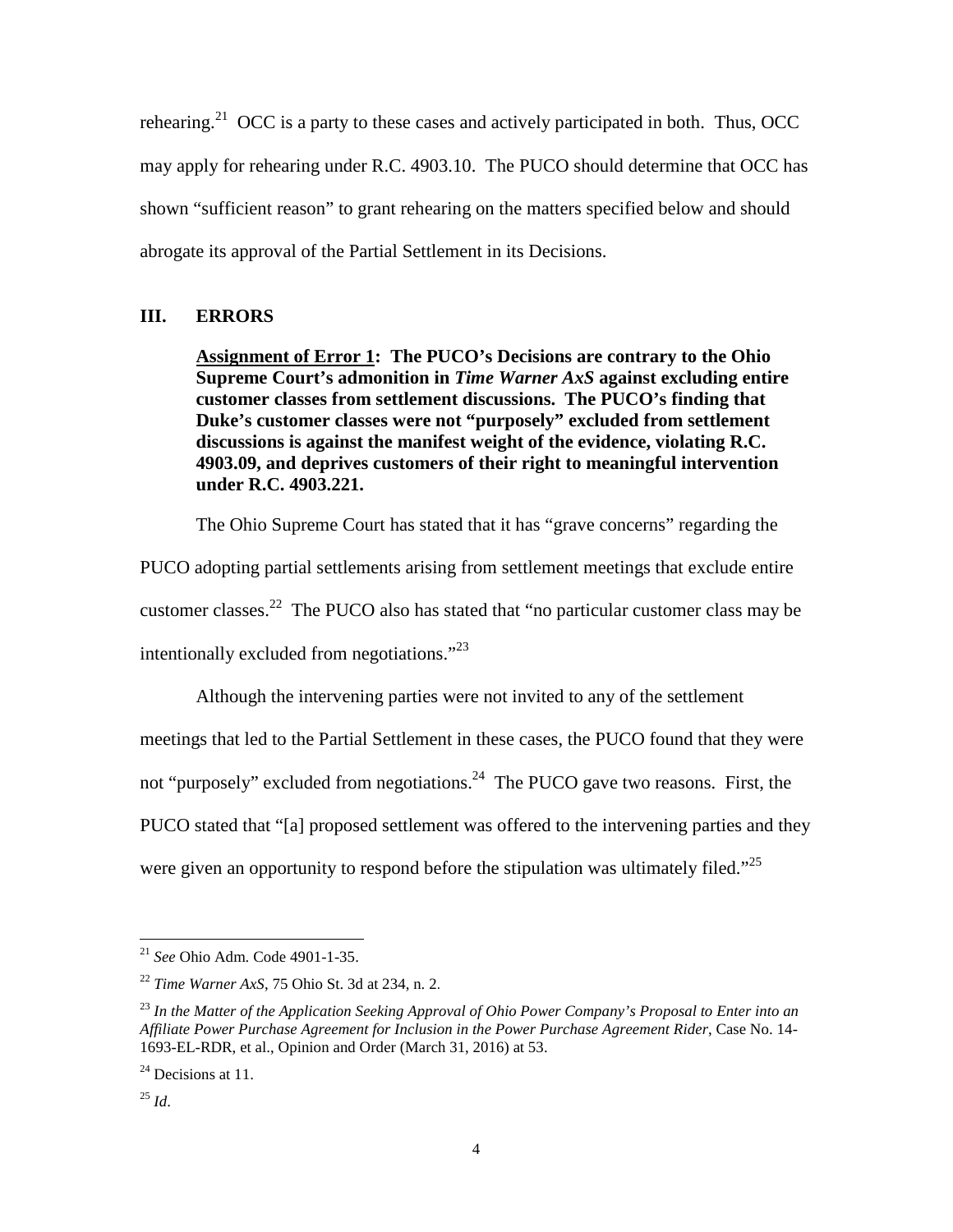Second, the PUCO concluded that "hearings regarding the stipulation were rescheduled due to a joint request by all of the parties to continue having settlement negotiations."<sup>26</sup> The evidence, however, does not support the PUCO's conclusions.

First, the evidence shows that Duke and the PUCO Staff held four settlement meetings that led to the Partial Settlement. The first was on October 20, 2015 and the last three on December 28, 29, and 30, 2015.<sup>27</sup> In addition, the evidence shows that other "informal" communications between Duke and the PUCO Staff during that timeframe.<sup>28</sup> As the PUCO Staff stated in its reply brief: "Those lengthy meetings were the formal meetings that took place between Staff and Duke's counsel and substantive experts; it does not account for the informal communications that took place between counsel. Those meetings also do not account for the time taken by each signatory party internally to contemplate and discuss the terms presented by the opposing party."<sup>29</sup>

Yet, while Duke and the PUCO Staff were having formal meetings, "informal" communications, and internal meetings concerning the shared savings incentive that customers would pay over the course of that two-month period, neither contacted any of the customer classes to invite them to participate. Intervenors were not made aware of the negotiations until after a settlement agreement had been reached between Duke and the PUCO Staff. And as part of that settlement, Duke and PUCO Staff agreed to a nonnegotiable \$19.75 million shared savings charge to customers.

<sup>26</sup> *Id*.

 $27$  OMA Ex. 18.

<sup>28</sup> PUCO Staff Reply Brief (May 13, 2016) at 4. *See also* Tr. Vol. I at 246, 290.

<sup>&</sup>lt;sup>29</sup> PUCO Staff Reply Brief at 4 (footnotes omitted).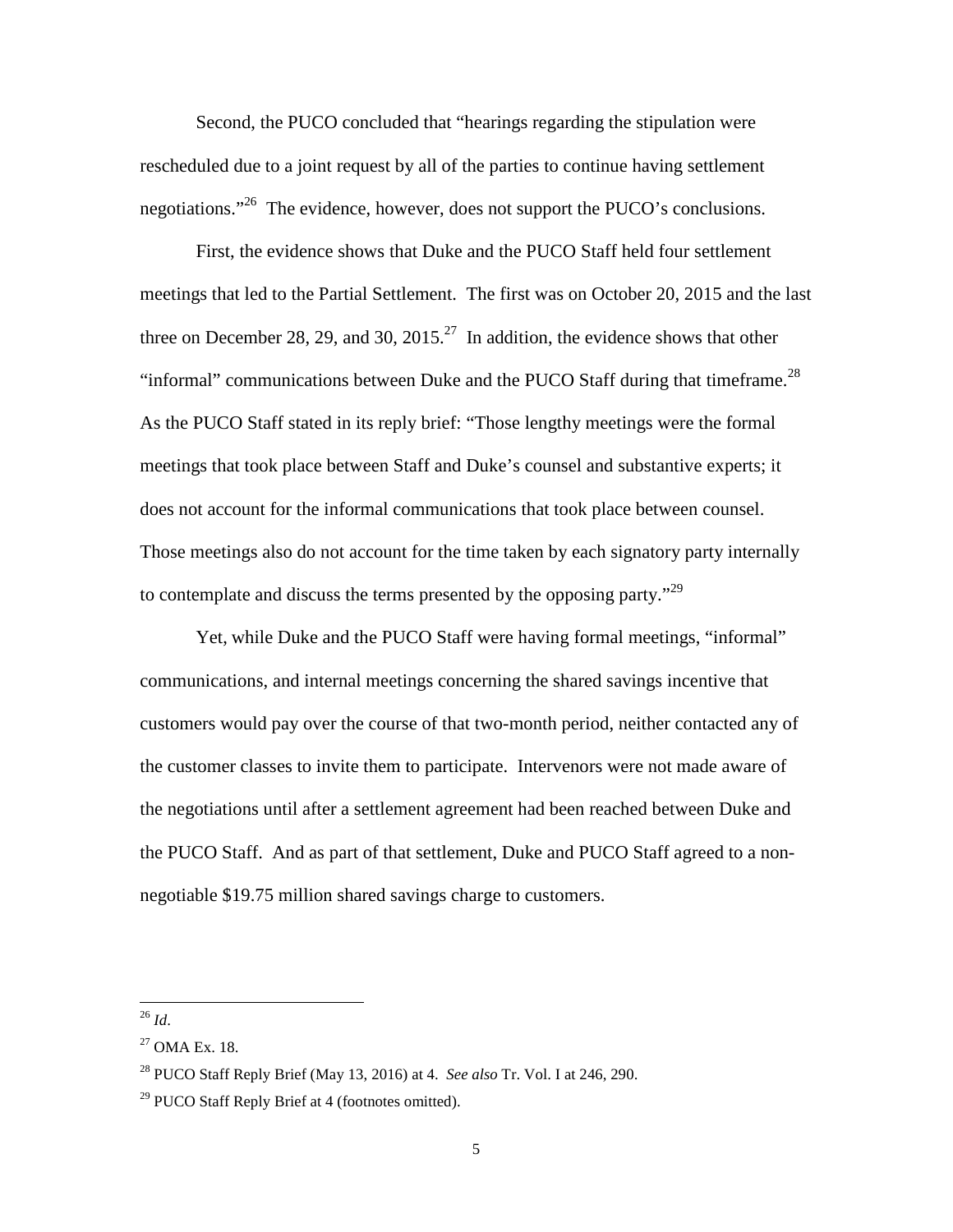This is exactly the type of exclusionary negotiations that the Ohio Supreme Court has determined to be "contrary to the commission's negotiations standard in *In re Application of Ohio Edison to Change Filed Schedules for Electric Service,* case No. 87- 689-EL-AIR (Jan. 26, 1988) at 7, and the partial settlement standard endorsed in *Consumers' Counsel v. Pub. Util. Comm*. (1992), 64 Ohio St. 3d 123, 125-126, 592 N.E.2d 1370, 1373."<sup>30</sup> There is absolutely no doubt that, over the course of two months, Duke and the PUCO Staff intended only to negotiate between themselves, to customers' detriment.

Second, the email accompanying the "draft" settlement was not an invitation to negotiate. Instead, the email asked intervenors to let PUCO Staff counsel know "whether your client has an interest in being a signatory party."<sup>31</sup> The document itself was not a framework for negotiations, but instead was a complete stipulation and recommendation. These facts, plus the extraordinarily brief amount of time given to intervenors to decide whether to join the agreement (four business days over the holidays<sup>32</sup>) that Duke and the PUCO Staff had taken months to negotiate, show that intervenors were presented with a "take it or leave it" ultimatum. There was nothing unintentional about that.

Third, when "negotiations" with the intervenors *were* held three weeks after the Partial Settlement was filed, Duke and the PUCO Staff made clear that no modifications could be made to the substantive portions of the Partial Settlement.<sup>33</sup> This included the

 $\overline{a}$ 

<sup>30</sup> *Time Warner AxS*, 75 Ohio St. 3d at 234, n. 2.

<sup>31</sup> OMA Ex. 21.

 $32$  Intervenors were notified of the Partial Settlement by email sent during the mid-afternoon of December 30<sup>th</sup>, which was a Wednesday. Thursday was New Year's Eve, Friday was New Year's Day, followed by Saturday and Sunday, providing the intervenors and their experts only until noon the next Wednesday (January 6) to respond regarding signing the settlement agreement.

<sup>33</sup> *See* OCC Ex. 3 (Gonzalez Testimony) at 9.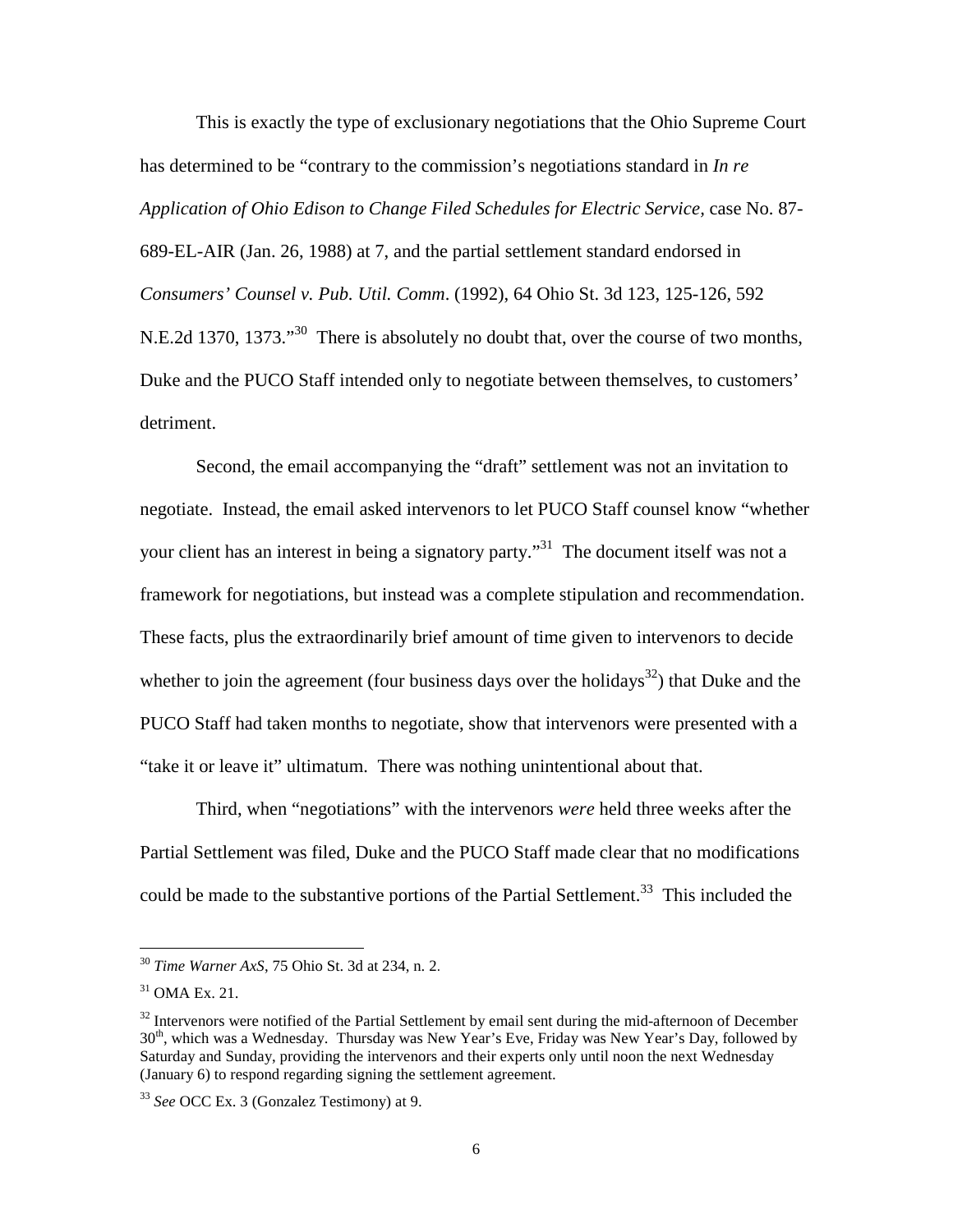\$19.75 million in shared savings that customers would pay.<sup>34</sup> The \$19.75 million was the most important aspect of the Partial Settlement for the intervenors, including OCC. Yet, Duke and the PUCO Staff precluded the intervening parties from negotiating on the shared savings amount that customers would be forced to pay.

The PUCO's finding that the hearing on the Partial Settlement was rescheduled at the intervenors' request to permit negotiations is of no consequence. Rescheduling the hearing to allow parties to negotiate does not change the critical fact that after the settlement was filed, Duke and the PUCO Staff were resolutely unwilling to negotiate the most crucial term – the \$19.75 million shared savings amount that only Duke and the PUCO Staff had decided customers would be required to pay. Indeed, the record shows that the hearing was rescheduled due to several other major, complex proceedings in progress at the time involving many of the parties in these cases, as described in OMA Exhibit 21.

The manifest weight of the evidence shows that entire customer classes (indeed, *all* customer classes) were intentionally excluded from the negotiations. The PUCO's findings to the contrary are thus unjust and unreasonable. Further, the PUCO's findings violated R.C. 4903.09. That statute requires the PUCO to make findings of fact based on the record of the proceedings. Here, the PUCO's findings are contrary to the record, and are thus unlawful.

Further, the exclusionary negotiations over the Partial Settlement violated R.C. 4903.221 by denying customers their right to meaningful intervention in these cases. Duke and the PUCO Staff held numerous meetings and other communications that did

<sup>34</sup> *See id*.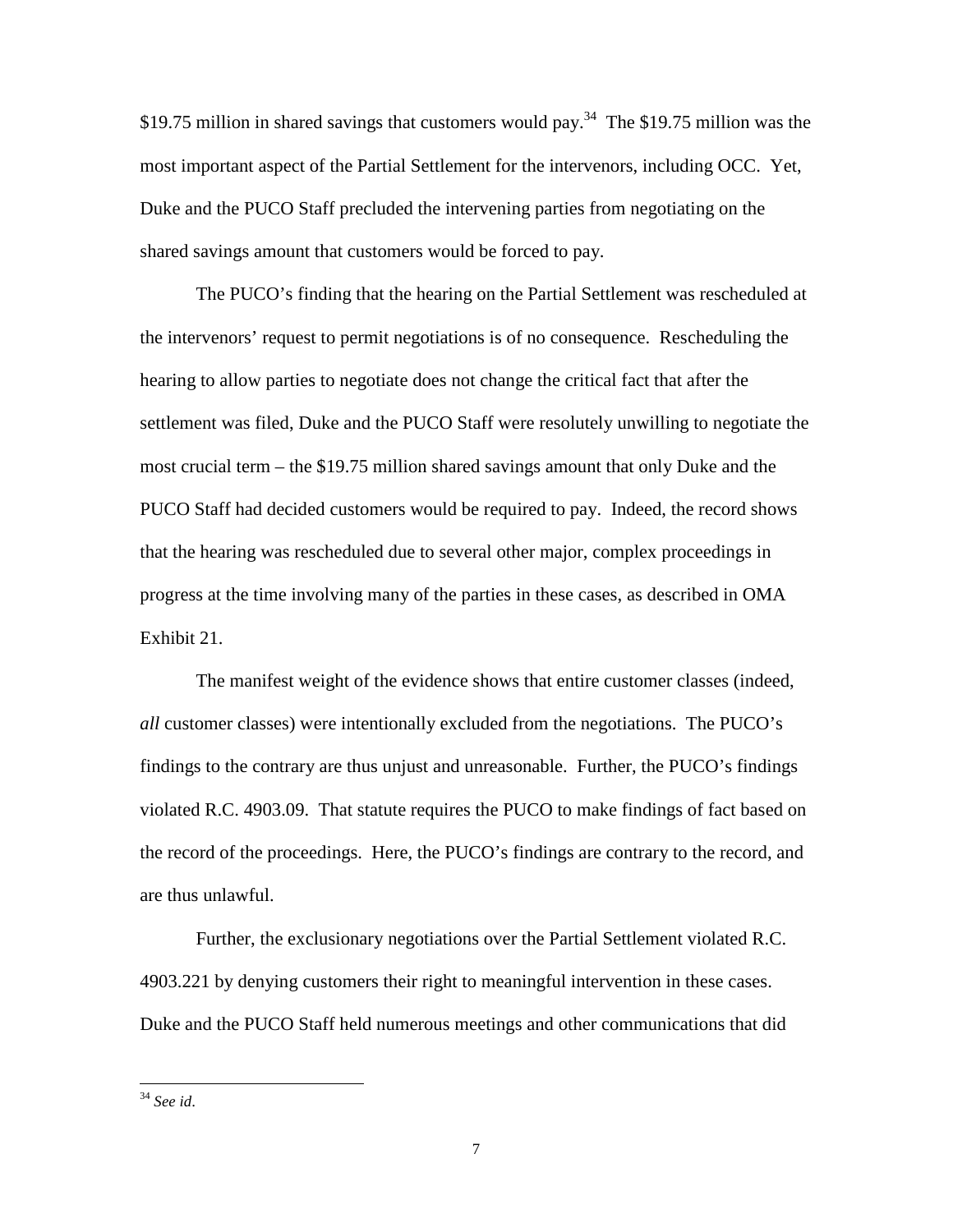not include the intervenors, but should have. Indeed, the PUCO acknowledges that the intervening parties were excluded from negotiations, but appears to justify the exclusion as not being done "purposely." Intent, however, is irrelevant when exclusionary settlement negotiations impede parties' ability to meaningfully represent their interests. The denial of the parties' right of meaningful intervention under R.C. 4903.221 is the same, whether purposeful or not.

Moreover, the PUCO Staff has stated that it acts as a "neutral arbitrator."<sup>35</sup> An arbitrator, according *Black's Law Dictionary*, is a "neutral person who resolves disputes between parties....<sup>36</sup> Hence, the "negotiations" were conducted between a utility representing its own interests and a "neutral person who resolves disputes between parties." There was no notice to, or representation of, anyone having an adverse interest to Duke's interest (i.e., the interest of customers).

The PUCO's conclusion that intervenors were not intentionally excluded from the negotiations that resulted in the Partial Settlement is unlawful, unjust, unreasonable, and against the manifest weight of the evidence. The PUCO should abrogate its approval of the Partial Settlement in the Decisions.

<sup>&</sup>lt;sup>35</sup> Tr. Vol. I at 246.

<sup>&</sup>lt;sup>36</sup> Black's Law Dictionary, Tenth Edition at 127.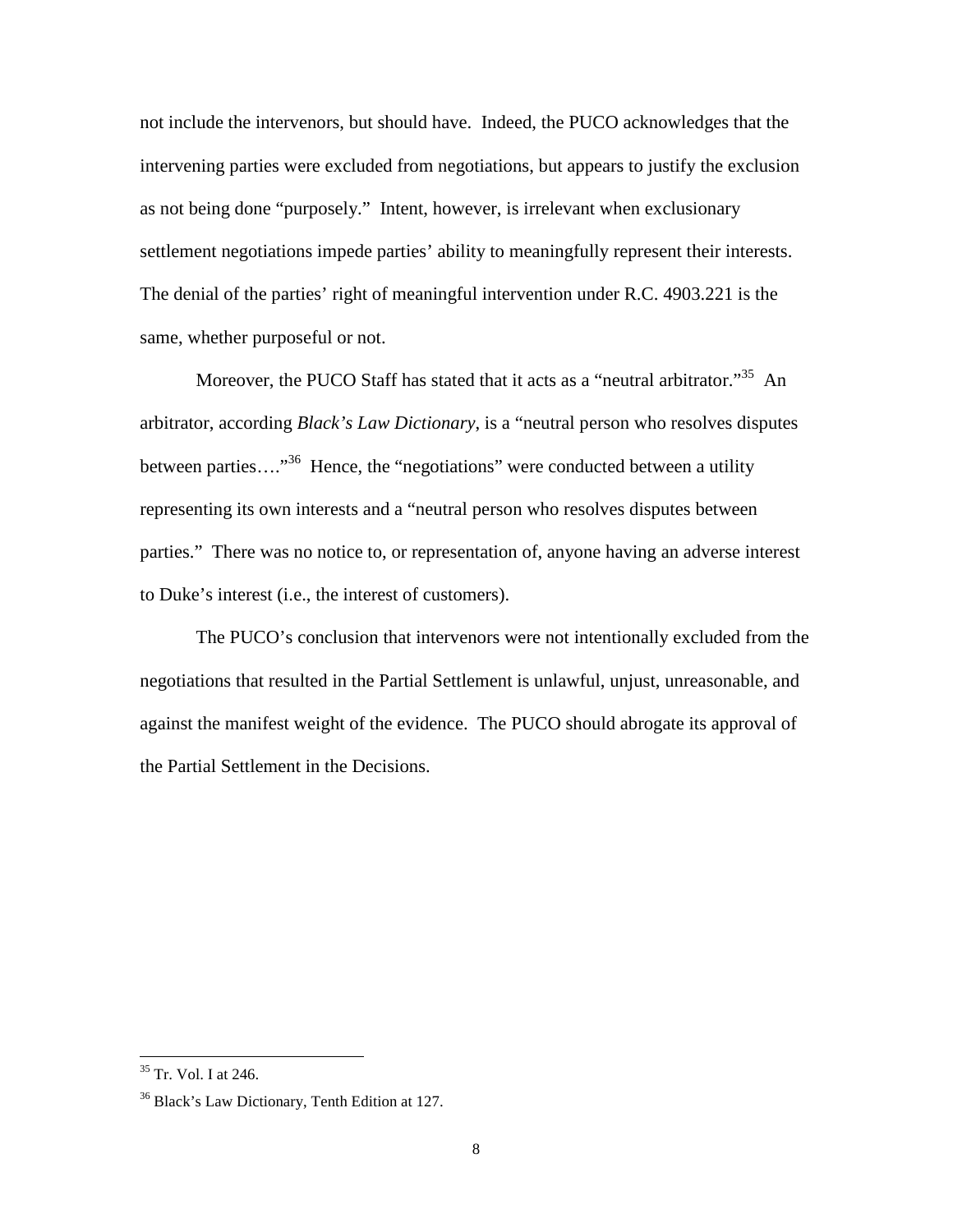**Assignment of Error 2: The PUCO unreasonably determined that the Partial Settlement was the product of serious bargaining. The record shows that intervenors were excluded from any serious negotiations concerning the Partial Settlement (which increases what consumers pay for energy efficiency), and could offer only non-substantive changes to the Partial Settlement. Thus, the PUCO's Decisions violate R.C. 4903.09.** 

In the Decisions, the PUCO found that the Partial Settlement was the result of serious bargaining.<sup>37</sup> The PUCO reached this conclusion based solely on the "significant" compromises made by both Duke and Staff that was the result of several meetings over a three-month span."<sup>38</sup> The PUCO, however, ignored the fact that the intervenors were not included in the negotiations where these "compromises" were discussed. Intervenors were invited to sign on to the Partial Settlement only after the substantive portions of the Partial Settlement were agreed upon between Duke and the PUCO Staff.

The Ohio Supreme Court has been particularly concerned about the integrity and openness of the negotiation process in PUCO proceedings.<sup>39</sup> In *Time Warner AxS*, the Court expressed the basic principle that settlement negotiations be inclusive, rather than exclusive. In that case, the utility negotiated with various parties to the proceeding, as well as the PUCO Staff, but excluded the utility's competitors from the negotiations. $^{40}$ By expressing "grave concerns" regarding the exclusionary settlement discussions in that case, the Court recognized that the involvement of the PUCO Staff is not a substitute for the actual participation of customer classes in negotiations.

<sup>&</sup>lt;sup>37</sup> Decisions at 11.

<sup>38</sup> *Id.* 

<sup>39</sup> *See Ohio Consumers' Counsel v. Pub. Util. Comm'n.*, 111 Ohio St. 3d 300, 320; 2006-Ohio-5789, P85; 856 N.E.2d 213, 234 (remanding the issue of discoverability of side agreements to a stipulation).

<sup>40</sup> *Time Warner AxS*, 75 Ohio St. 3d at 234, n. 2.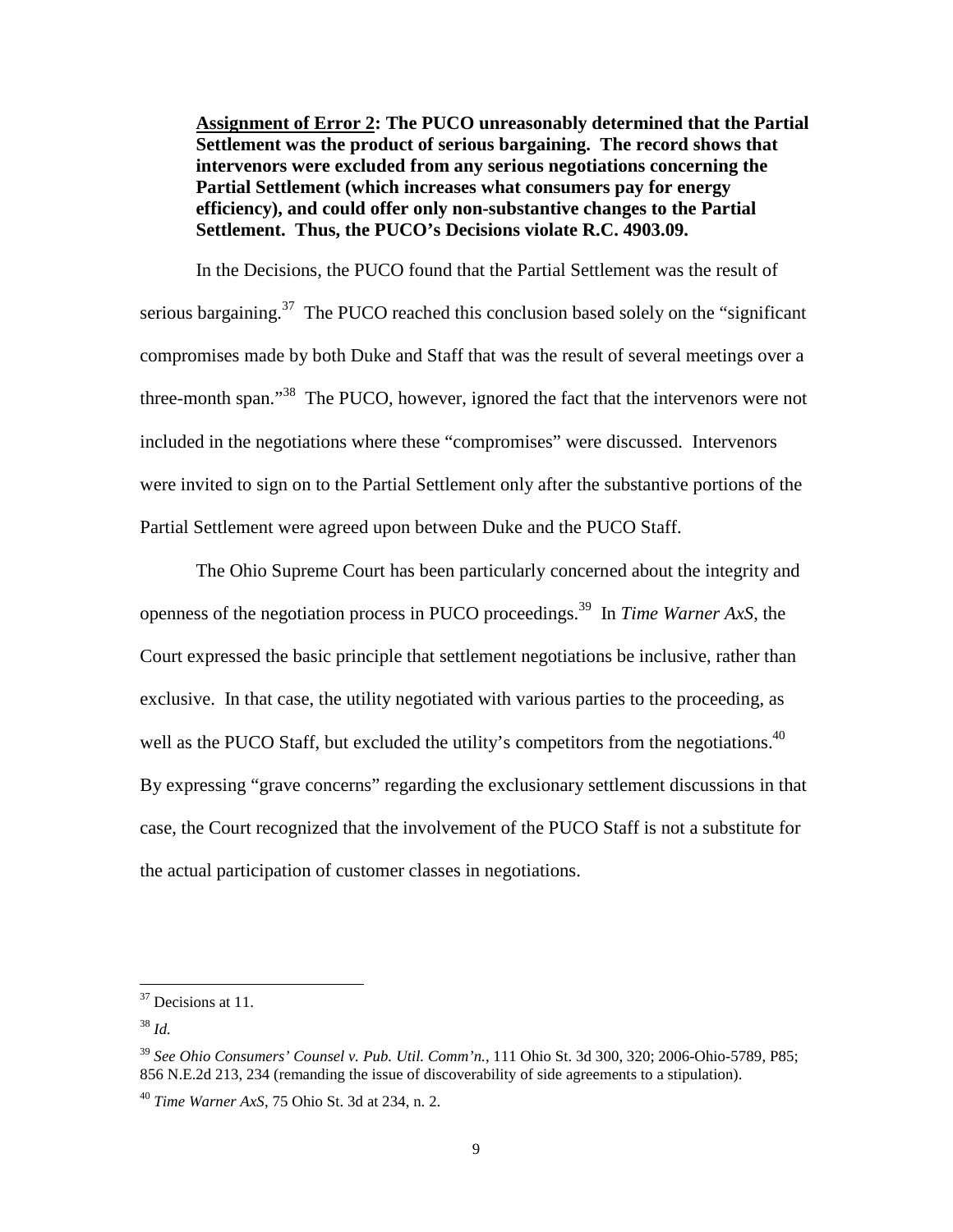Here, the record shows that once Duke and the PUCO Staff had reached agreement on the substantive portions of the Partial Settlement, they were unwilling to compromise with intervenors regarding the material portions of the settlement, and in particular the \$19.75 million in shared savings given to Duke. As discussed above, the December 30, 2015 email accompanying the Partial Settlement was not an offer to negotiate. Further, the intervenors could not reasonably protect their interests under the arbitrary and exceptionally short timeline Duke and the PUCO Staff set for response. Although Duke and the PUCO Staff negotiated for two months, the intervenors were given less than four business days to review the settlement, to discern how the \$19.75 million in shared savings was derived, and to respond to the PUCO Staff and Duke about signing the settlement. This is not a reasonable amount of time, especially because half the period given for response was during the holidays.

In order for a Partial Settlement to be the result of serious bargaining, both signatory and non-signatory parties should have a fair opportunity to negotiate. For example, the PUCO has looked at whether there were numerous meetings involving signatory and non-signatory parties, and whether some meetings were held without the utility present.<sup>41</sup> The settlement negotiations must be open and transparent.<sup>42</sup> Such is not the case here.

The evidence in these cases shows that once Duke and the PUCO Staff reached agreement on settlement terms on December 30, 2015, the primary provision of the settlement – the \$19.75 million dollars that customers would pay for shared savings for

<sup>41</sup> *See In the Matter of Applications of Ohio Power Company and Columbus Southern Power Company*, Case Nos. 10-2376-EL-UNC, et al., Opinion and Order (December 14, 2011) at 35.

 $^{42}$  *Id.*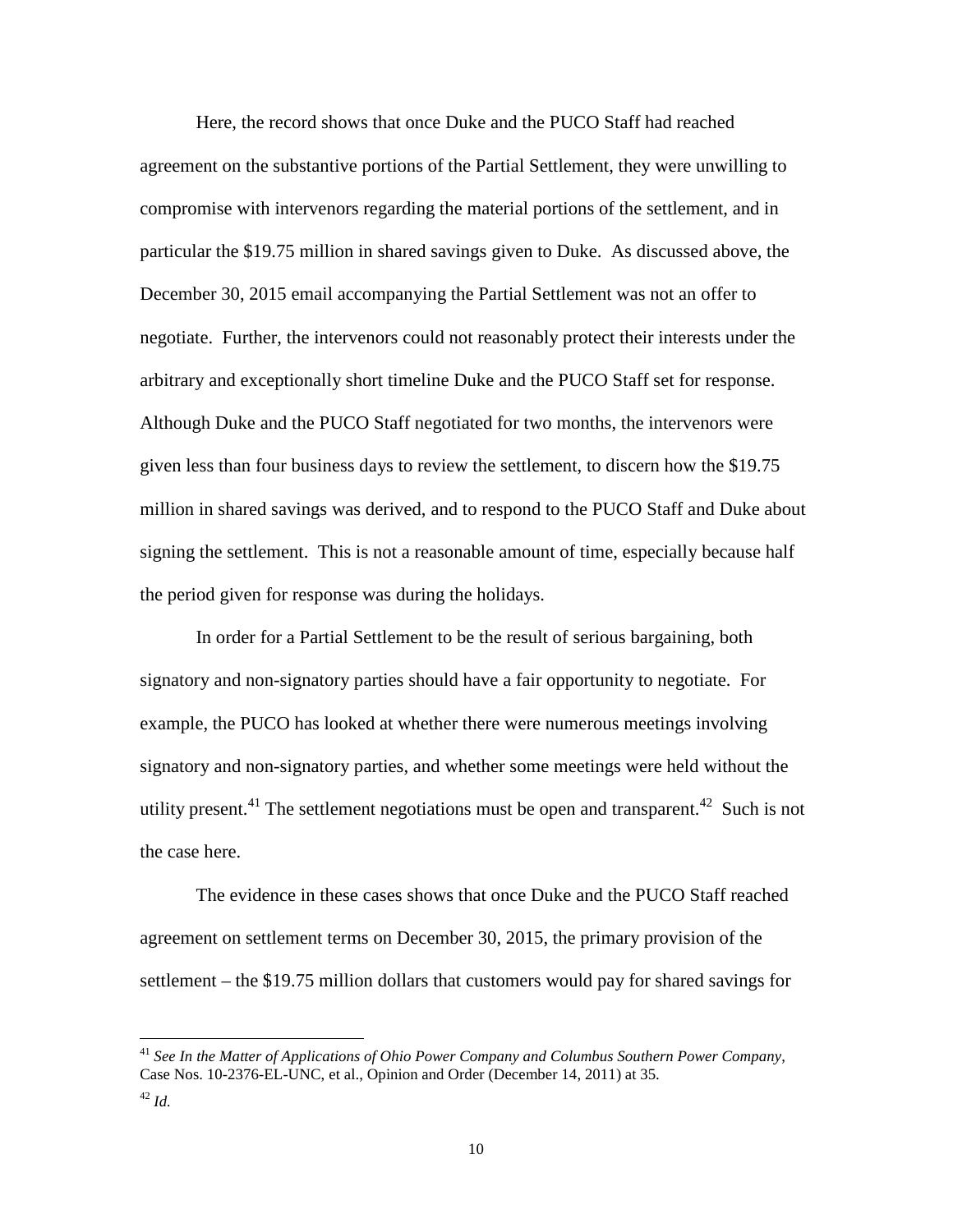2013 and 2014 – was not open to negotiation. The Partial Settlement thus was not the product of serious bargaining.

The Partial Settlement fails to meet the first prong of the PUCO's test for approving settlements. By finding otherwise, the PUCO's Decisions are contrary to the record in these cases, and thus violate R.C. 4903.09. The PUCO should abrogate its approval of the Partial Settlement in the Decisions.

**Assignment of Error 3: The PUCO unreasonably determined that the signatory parties, i.e., only Duke and the PUCO Staff, represent diverse interests. Duke represents itself and the record shows that the PUCO Staff considers itself to be a "neutral arbitrator." Hence, the customers' interests are not represented among the two signatory parties who agreed to increase what consumers pay for energy efficiency. The PUCO's Decisions are not supported by the record in these cases and thus violate R.C. 4903.09.** 

In the Decisions, the PUCO found that Duke and the PUCO Staff represent diverse interests.<sup>43</sup> The PUCO erred on this point. Duke, of course, represents its own interests, including the interests of its shareholders. The PUCO Staff believes it represents everyone, including utilities.<sup>44</sup> Hence, the parties to the Partial Settlement are a utility and the PUCO Staff, which also represents the interests of the utility. This is not the type of diversity of interests that is a testament to serious bargaining occurring. Outside of the Partial Settlement, however, are a wide variety of customer classes who will be required to pay the shared savings incentive to Duke. Those parties oppose the Partial Settlement.

Settlements should represent a robust mixture of interests. Customers should be well-represented among the signatory parties to ensure that serious bargaining has truly occurred. Because of the exclusionary negotiations that took place in these proceedings,

l

<sup>&</sup>lt;sup>43</sup> Decisions at 11.

 $44$  Tr. Vol. I at 246.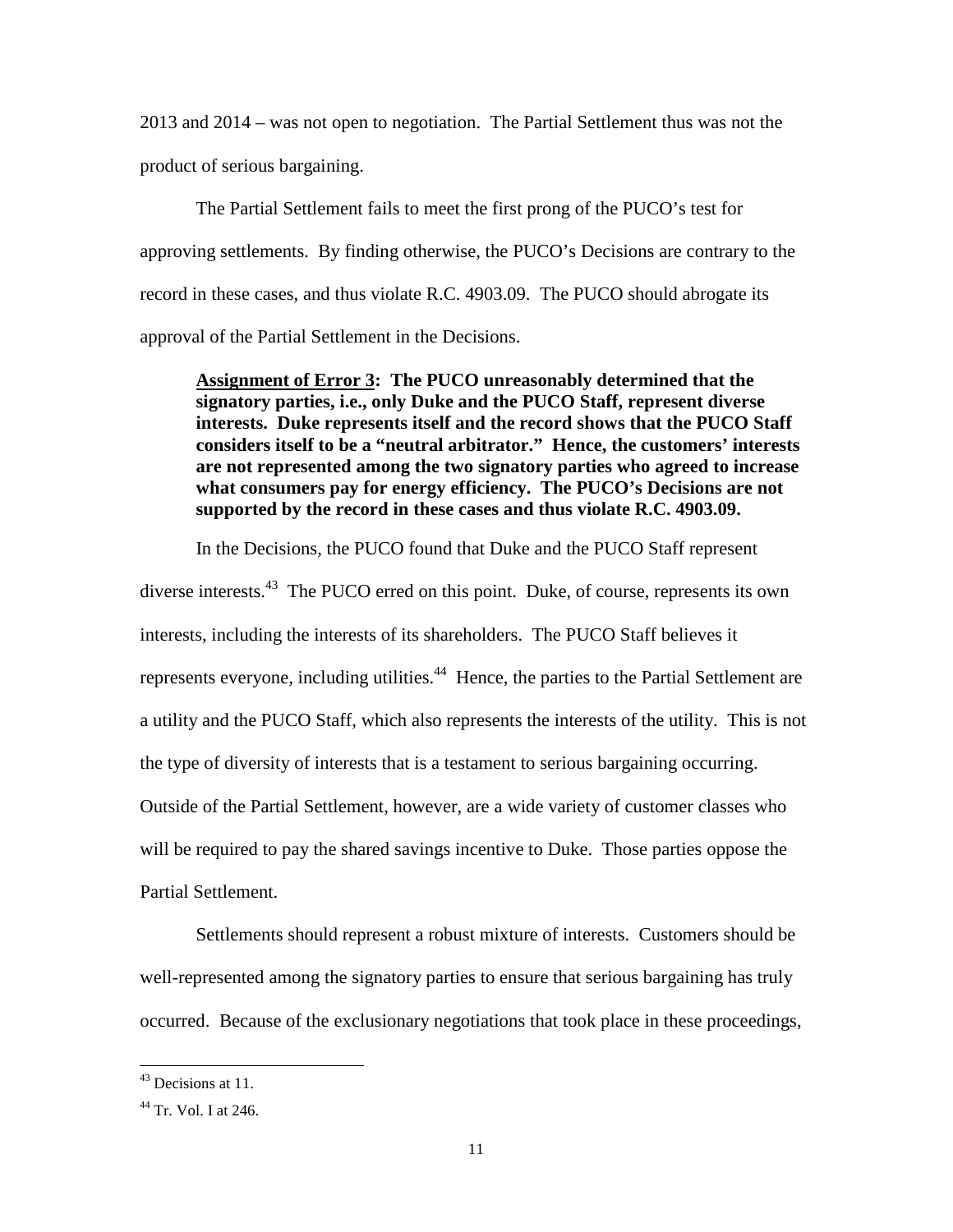there are no signatories to the Partial Settlement who represent customer classes. The Partial Settlement thus lacks diverse interests.

The record in this proceeding does not support the PUCO's conclusion that the Partial Settlement involved a diversity of interests. Hence, the PUCO's Decisions are contrary to the record in these cases, and violate R.C. 4903.09. The Decisions are unjust, unreasonable, and unlawful, and should be abrogated.

**Assignment of Error 4: The PUCO unreasonably determined that the Partial Settlement benefits the public interest and consumers. The PUCO unreasonably determined that a "compromise" whereby customers pay an exorbitant amount of shared savings (profits) that Duke would not otherwise receive, combined with Duke's agreement not to pursue future shared savings profits, alleviates the risk to customers of having to pay significantly more in shared savings profits for energy efficiency. The PUCO also unreasonably relied on Duke's assertions regarding the amount of the profits it could collect from customers for energy efficiency.** 

The PUCO found that the Partial Settlement serves the public interest and benefits customers. The PUCO claimed the Partial Settlement represents a compromise between Duke and the PUCO Staff that "alleviates the risk" that customers would pay "significantly more" than the \$19.75 million Duke would receive from customers through the Partial Settlement.<sup>45</sup> The PUCO's conclusion is unreasonable.

The PUCO unreasonably relied on Duke's assertions regarding the amount of shared savings profits it could collect from customers. Duke claimed that it could collect as much as \$55 million from customers for such profits.<sup>46</sup> But Duke's claim was overstated. In fact, the record shows that Duke would likely collect nothing in shared savings for 2013 and 2014.<sup>47</sup> That is because Duke had not met the statutory benchmarks

<sup>&</sup>lt;sup>45</sup> Decisions at 13.

<sup>46</sup> *Id.* 

<sup>47</sup> *See* OCC Ex. 3 (Gonzalez Testimony) at 12-14.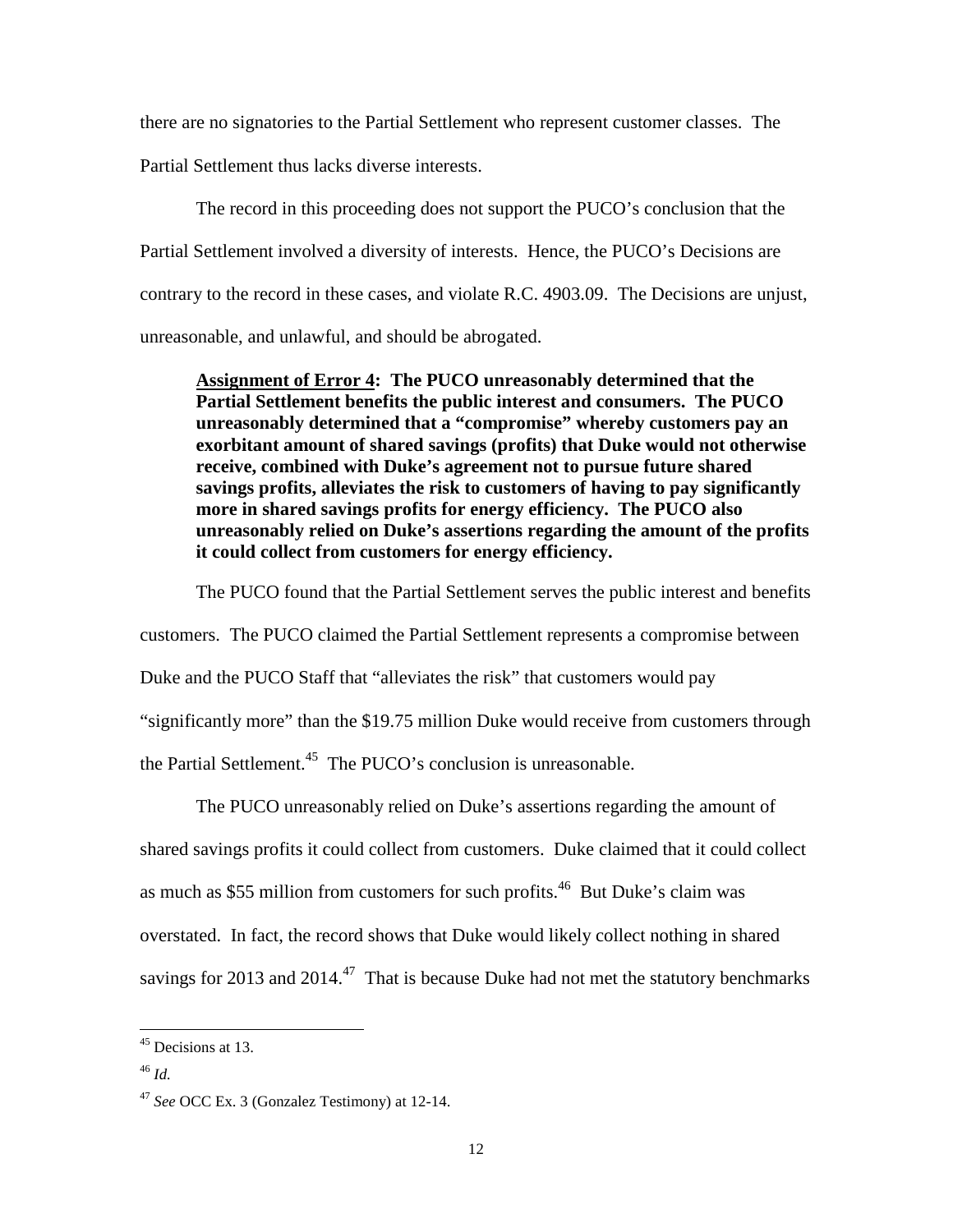for EE/PDR savings during those years.<sup>48</sup> Under the May 2015 Order, Duke thus would collect no shared savings profits because it could not use banked savings to receive a shared savings incentive.

And, under the May 2015 Order, Duke could not use banked savings to achieve a shared savings profit incentive for 2015 and 2016. The situation regarding Duke's inability to use banked savings for shared savings purposes was clear under the May 2015 Order. There was no need for certainty, as the PUCO suggests.<sup>49</sup>

Further, the \$19.75 million is an exorbitant amount of shared savings profits for consumers to pay when compared to Duke's program costs. OCC witness Gonzalez testified that the \$19.75 million in shared savings "provides Duke with an exorbitant incentive payment for less than stellar effort."<sup>50</sup> Mr. Gonzalez noted that the \$19.75 million in profits Duke would collect from consumers represents an average of 38 percent of program spending.<sup>51</sup> Mr. Gonzalez stated that this is exorbitant relative to electric distribution utilities nationwide that do not own generation assets.<sup>52</sup> Such utilities generally receive from one to seven percent of program spending.<sup>53</sup> Mr. Gonzalez' testimony was not refuted by witnesses supporting the Partial Settlement or undermined at hearing.

In addition, the PUCO erred by finding that the Partial Settlement benefitted consumers and the public interest because resolution of the banked savings issues would

<sup>48</sup> *Id.* 

 $\overline{a}$ 

 $^{51}$  *Id.* 

<sup>49</sup> Second Entry on Rehearing at 12; O&O at 13.

<sup>50</sup> OCC Ex. 3 (Gonzalez Testimony) at 15.

 $52$  *Id.* at 15-16.

<sup>53</sup> *Id.* at 16.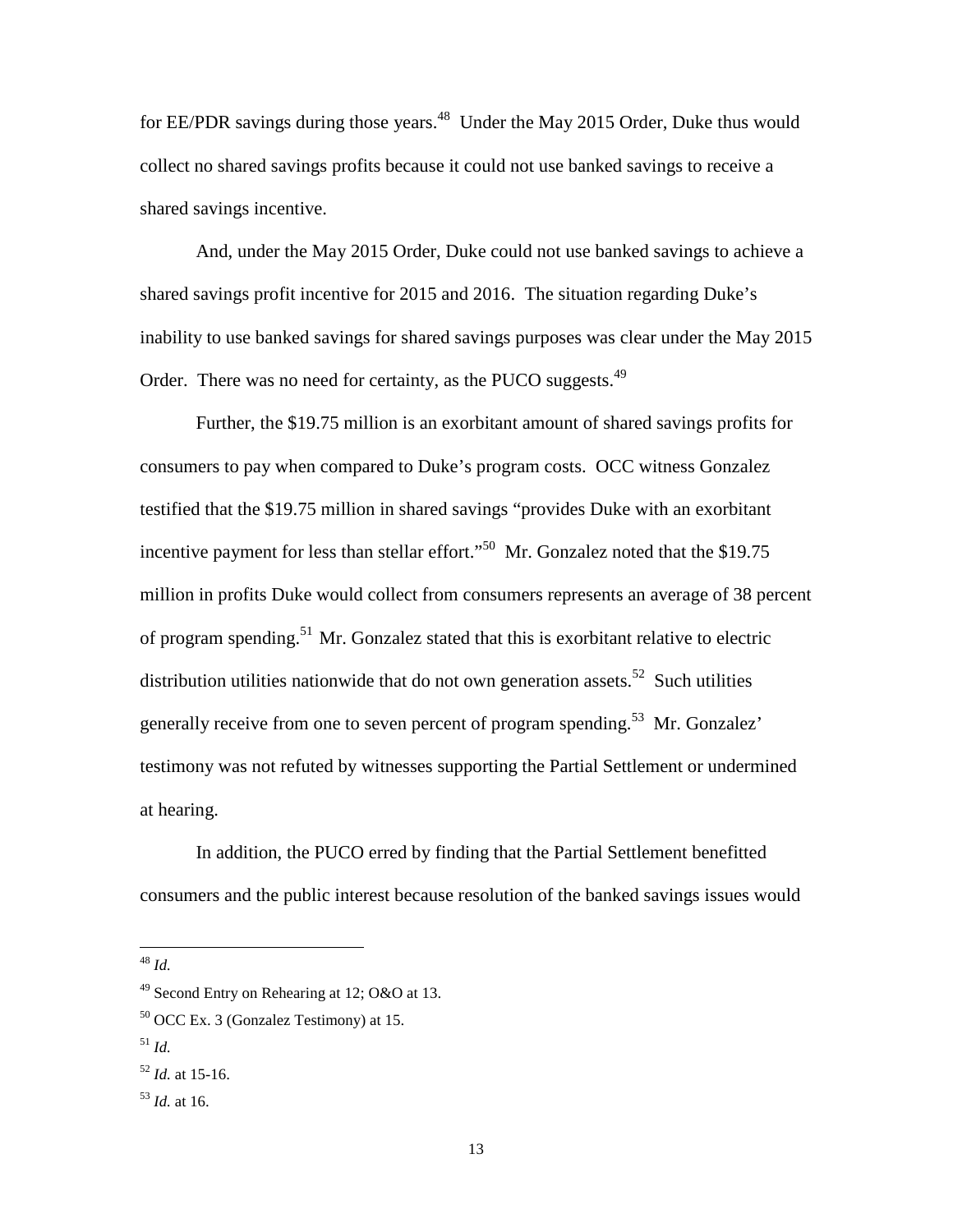avoid protracted litigation. Obviously, with this application for rehearing and the probability of future appeals, the protracted litigation continues. In reality, the only effect of the Partial Settlement was to shift the burden of initiating the rehearing requests and future appeals from Duke to the intervening parties.

The PUCO's determination that the Partial Settlement serves the public interest and benefits customers is not supported by the record in these cases. The Partial Settlement gives Duke \$19.75 million of consumer money for shared savings profits when absent the Partial Settlement, consumers likely would have paid nothing. The Partial Settlement thus does not meet the second criterion for PUCO approval of partial settlements. The PUCO should abrogate its approval of the Partial Settlement in its Decisions.

**Assignment of Error 5: The PUCO unlawfully determined that the Partial Settlement does not violate any important regulatory principles or practices. Representatives of all customer classes were excluded from negotiations that resulted in the Partial Settlement that will increase charges to customers. Hence, the Partial Settlement violates regulatory principles set forth by the Ohio Supreme Court in** *Time Warner AxS***.** 

OCC argued that because of the exclusionary nature of the negotiations in these cases, the Partial Settlement violates important regulatory principle of inclusive settlement discussions.<sup>54</sup> Based on its conclusion that the intervenors were not excluded from negotiations, the PUCO rejected OCC's argument.

But as discussed above, the PUCO's conclusion was erroneous because

intervenors representing customer classes were excluded. And when intervenors were

finally invited to settlement discussions, Duke and PUCO Staff would accept no

 $\overline{a}$ 

<sup>54</sup> OCC Brief at 14-15. *See also* OCC Ex. 3 (Gonzalez Testimony) at 22.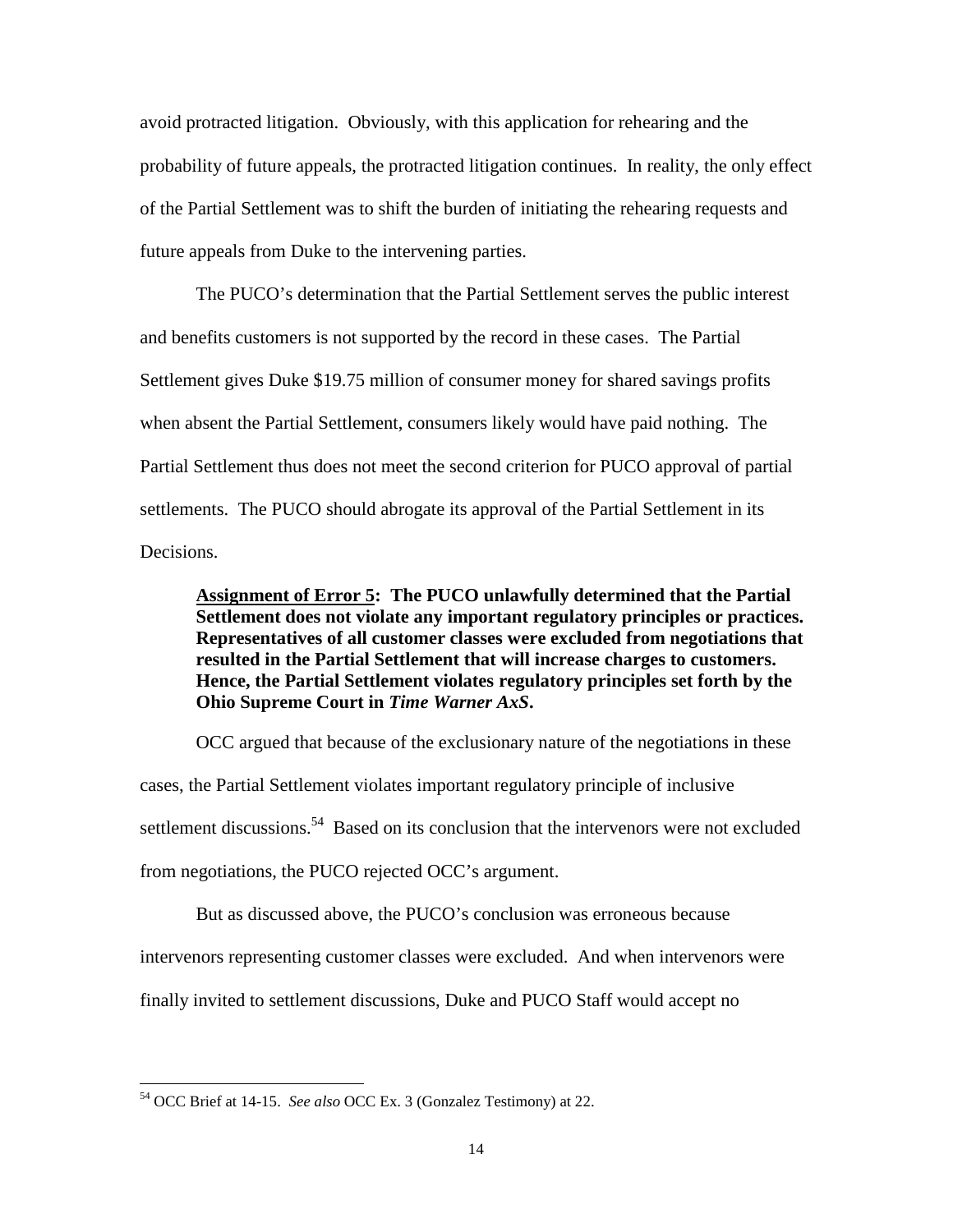substantive changes to the Settlement on the table. Hence, the PUCO's rejection of OCC's argument is also erroneous.

The Partial Settlement violates the important regulatory principle (and practice) that all customer classes be included in negotiations. Contrary to the PUCO's determination, the Partial Settlement failed the third prong of the PUCO's test for reviewing stipulations, when the settlement increased charges to consumers without any broad-based representatives of consumers signing the settlement. The PUCO should abrogate its approval of the Partial Settlement in the Decisions.

#### **IV. CONCLUSION**

Under the Partial Settlement in these cases, Ohioans will pay \$19.75 million more for energy efficiency (in profits to Duke) that they were not required to pay by the PUCO's May 2015 Order. The PUCO's later approval of the Partial Settlement was unjust, unreasonable, and unlawful. The Decisions contravene Ohio Supreme Court directives and PUCO policies that prohibit excluding entire customer classes from settlement negotiations. In addition, there was no support in the record for the PUCO's determination that the Partial Settlement met the three-prong test for approving partial settlements.

OCC has shown sufficient reason to grant rehearing in these cases. The PUCO should abrogate its approval of the Partial Settlement in its Decisions and protect consumers from paying more for energy efficiency.

15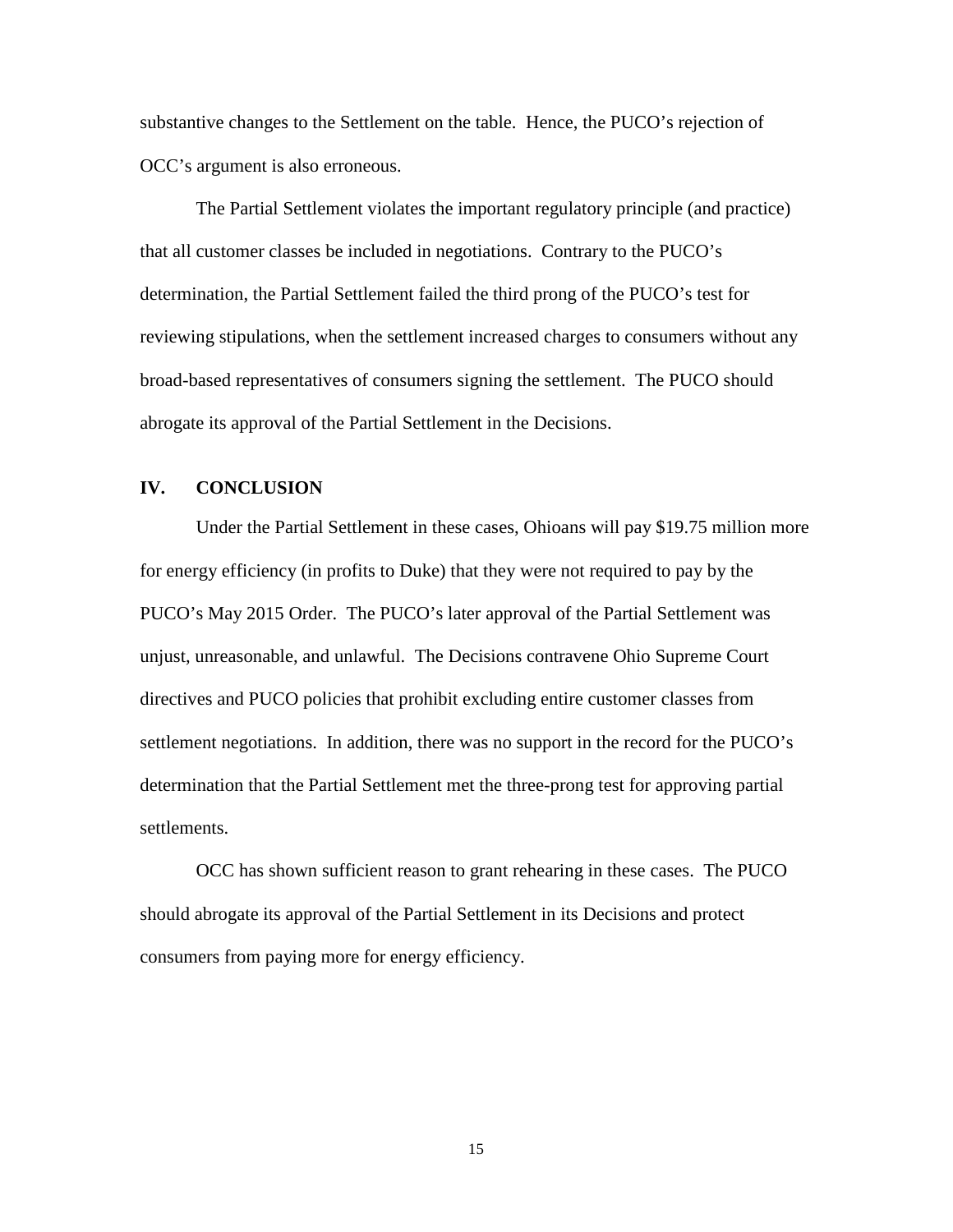Respectfully submitted,

BRUCE WESTON (0016973) OHIO CONSUMERS' COUNSEL

*/s/ Terry L. Etter*  Terry L. Etter, Counsel of Record (0067445) Assistant Consumers' Counsel

 **Office of the Ohio Consumers' Counsel**  10 West Broad Street, Suite 1800 Columbus, Ohio 43215-3485 Telephone: (614) 466-7964 (Etter direct) Terry.Etter@occ.ohio.gov (willing to accept service by e-mail)

Dane Stinson (0019101) Bricker and Eckler LLP 100 South Third Street Columbus, Ohio 43215 Telephone: (614) 227-4854 DStinson@bricker.com (willing to accept email service)

Outside Counsel for the Office of the Ohio Consumers' Counsel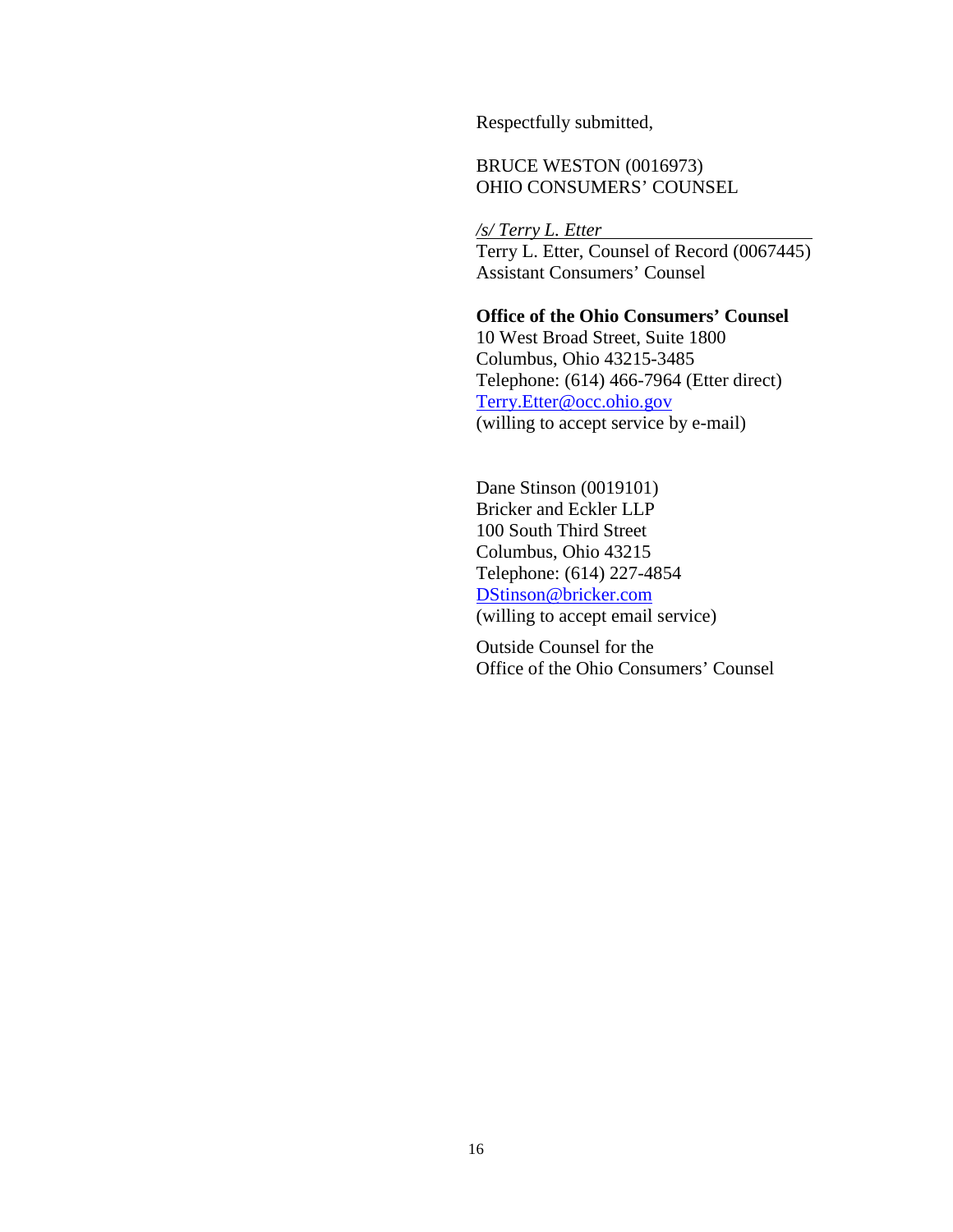## **CERTIFICATE OF SERVICE**

I hereby certify that a copy of the foregoing Application for Rehearing was served

on the persons stated below via electronic transmission, this  $25<sup>th</sup>$  day of November 2016.

*/s/ Terry L. Etter* Terry L. Etter Assistant Consumers' Counsel

## **SERVICE LIST**

Bojko@carpenterlipps.com sechler@carpenterlipps.com Allison@carpenterlipps.com ghiloni@carpenterlipps.com cmooney@ohiopartners.org jvickers@elpc.org Natalia.messenger@ohioattorneygeneral.gov John.jones@ohioattorneygeneral.gov

Amy.Spiller@duke-energy.com Elizabeth.Watts@duke-energy.com dboehm@BKLlawfirm.com mkurtz@BKLlawfirm.com kboehm@BKLlawfirm.com jkylercohn@BKLlawfirm.com mfleisher@elpc.org callwein@keglerbrown.com

Attorney Examiners:

Nicholas.walstra@puc.state.oh.us